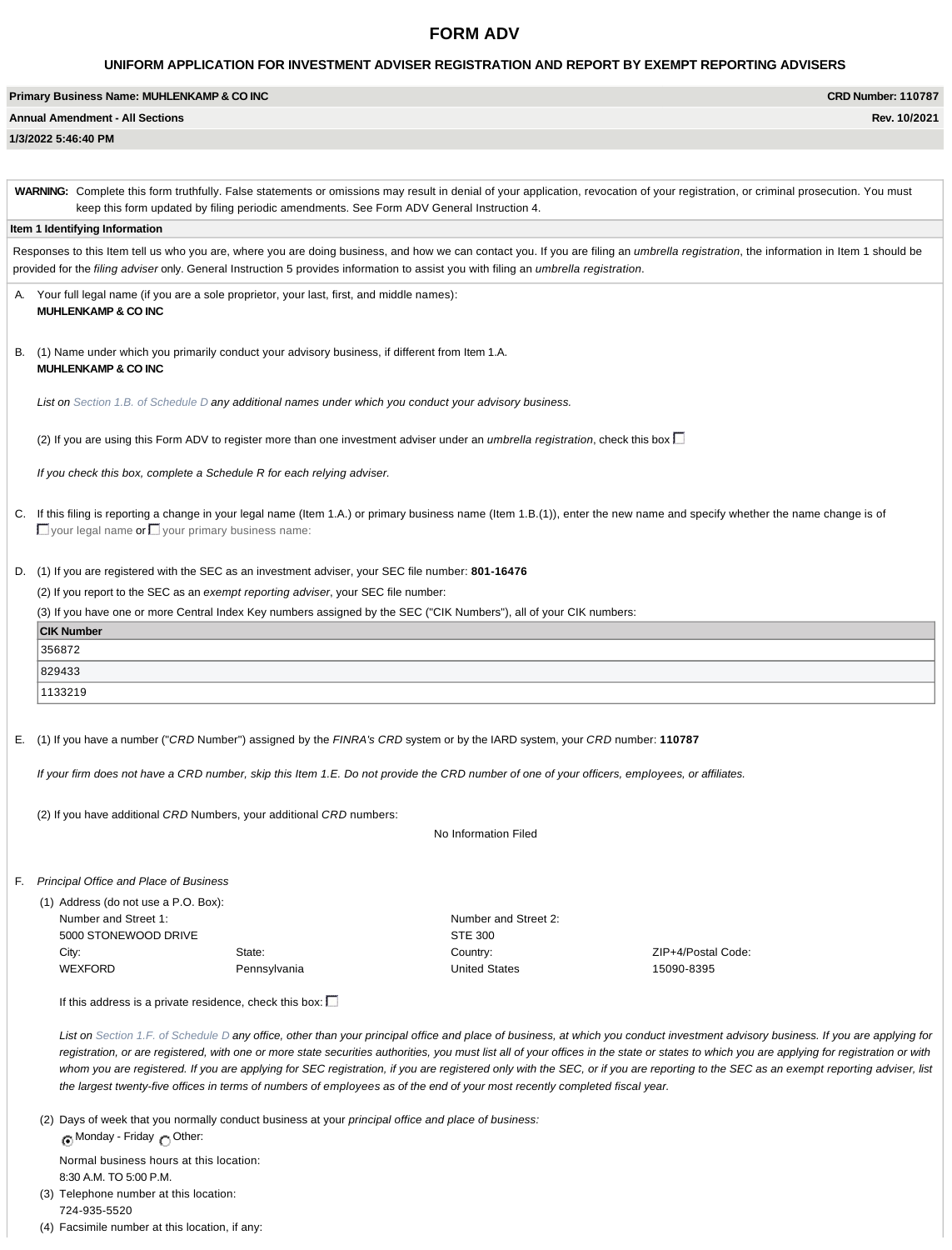|    | 724-935-4720<br>recently completed fiscal year?                   |                                                                                                          |                           | (5) What is the total number of offices, other than your principal office and place of business, at which you conduct investment advisory business as of the end of your most                                                                                                                                                                                                                                                                                                                                                                                                                                                                                                                                                         |             |     |
|----|-------------------------------------------------------------------|----------------------------------------------------------------------------------------------------------|---------------------------|---------------------------------------------------------------------------------------------------------------------------------------------------------------------------------------------------------------------------------------------------------------------------------------------------------------------------------------------------------------------------------------------------------------------------------------------------------------------------------------------------------------------------------------------------------------------------------------------------------------------------------------------------------------------------------------------------------------------------------------|-------------|-----|
|    | 0                                                                 |                                                                                                          |                           |                                                                                                                                                                                                                                                                                                                                                                                                                                                                                                                                                                                                                                                                                                                                       |             |     |
| G. |                                                                   | Mailing address, if different from your principal office and place of business address:                  |                           |                                                                                                                                                                                                                                                                                                                                                                                                                                                                                                                                                                                                                                                                                                                                       |             |     |
|    | Number and Street 1:                                              |                                                                                                          | Number and Street 2:      |                                                                                                                                                                                                                                                                                                                                                                                                                                                                                                                                                                                                                                                                                                                                       |             |     |
|    | City:                                                             | State:                                                                                                   | Country:                  | ZIP+4/Postal Code:                                                                                                                                                                                                                                                                                                                                                                                                                                                                                                                                                                                                                                                                                                                    |             |     |
|    | If this address is a private residence, check this box: $\square$ |                                                                                                          |                           |                                                                                                                                                                                                                                                                                                                                                                                                                                                                                                                                                                                                                                                                                                                                       |             |     |
|    |                                                                   |                                                                                                          |                           |                                                                                                                                                                                                                                                                                                                                                                                                                                                                                                                                                                                                                                                                                                                                       |             |     |
|    |                                                                   |                                                                                                          |                           | H. If you are a sole proprietor, state your full residence address, if different from your <i>principal office and place of business</i> address in Item 1.F.:                                                                                                                                                                                                                                                                                                                                                                                                                                                                                                                                                                        |             |     |
|    | Number and Street 1:                                              |                                                                                                          | Number and Street 2:      |                                                                                                                                                                                                                                                                                                                                                                                                                                                                                                                                                                                                                                                                                                                                       |             |     |
|    | City:                                                             | State:                                                                                                   | Country:                  | ZIP+4/Postal Code:                                                                                                                                                                                                                                                                                                                                                                                                                                                                                                                                                                                                                                                                                                                    |             |     |
|    |                                                                   |                                                                                                          |                           |                                                                                                                                                                                                                                                                                                                                                                                                                                                                                                                                                                                                                                                                                                                                       | Yes No      |     |
|    |                                                                   |                                                                                                          |                           | Do you have one or more websites or accounts on publicly available social media platforms (including, but not limited to, Twitter, Facebook and LinkedIn)?                                                                                                                                                                                                                                                                                                                                                                                                                                                                                                                                                                            | ⊙           | - 0 |
|    | platforms.                                                        |                                                                                                          |                           | If "yes," list all firm website addresses and the address for each of the firm's accounts on publicly available social media platforms on Section 1.1. of Schedule D. If a website<br>address serves as a portal through which to access other information you have published on the web, you may list the portal without listing addresses for all of the other<br>information. You may need to list more than one portal address. Do not provide the addresses of websites or accounts on publicly available social media platforms where you do<br>not control the content. Do not provide the individual electronic mail (e-mail) addresses of employees or the addresses of employee accounts on publicly available social media |             |     |
|    | <b>Chief Compliance Officer</b>                                   |                                                                                                          |                           |                                                                                                                                                                                                                                                                                                                                                                                                                                                                                                                                                                                                                                                                                                                                       |             |     |
|    |                                                                   | Compliance Officer, if you have one. If not, you must complete Item 1.K. below.                          |                           | (1) Provide the name and contact information of your Chief Compliance Officer. If you are an exempt reporting adviser, you must provide the contact information for your Chief                                                                                                                                                                                                                                                                                                                                                                                                                                                                                                                                                        |             |     |
|    | Name:                                                             |                                                                                                          | Other titles, if any:     |                                                                                                                                                                                                                                                                                                                                                                                                                                                                                                                                                                                                                                                                                                                                       |             |     |
|    | Telephone number:                                                 |                                                                                                          | Facsimile number, if any: |                                                                                                                                                                                                                                                                                                                                                                                                                                                                                                                                                                                                                                                                                                                                       |             |     |
|    | Number and Street 1:                                              |                                                                                                          | Number and Street 2:      |                                                                                                                                                                                                                                                                                                                                                                                                                                                                                                                                                                                                                                                                                                                                       |             |     |
|    | City:                                                             | State:                                                                                                   | Country:                  | ZIP+4/Postal Code:                                                                                                                                                                                                                                                                                                                                                                                                                                                                                                                                                                                                                                                                                                                    |             |     |
|    |                                                                   | Electronic mail (e-mail) address, if Chief Compliance Officer has one:                                   |                           |                                                                                                                                                                                                                                                                                                                                                                                                                                                                                                                                                                                                                                                                                                                                       |             |     |
|    | Name:<br>IRS Employer Identification Number:                      |                                                                                                          |                           | (2) If your Chief Compliance Officer is compensated or employed by any person other than you, a related person or an investment company registered under the Investment<br>Company Act of 1940 that you advise for providing chief compliance officer services to you, provide the person's name and IRS Employer Identification Number (if any):                                                                                                                                                                                                                                                                                                                                                                                     |             |     |
| K. | may provide that information here.                                |                                                                                                          |                           | Additional Regulatory Contact Person: If a person other than the Chief Compliance Officer is authorized to receive information and respond to questions about this Form ADV, you                                                                                                                                                                                                                                                                                                                                                                                                                                                                                                                                                      |             |     |
|    | Name:                                                             |                                                                                                          | Titles:                   |                                                                                                                                                                                                                                                                                                                                                                                                                                                                                                                                                                                                                                                                                                                                       |             |     |
|    | Telephone number:                                                 |                                                                                                          | Facsimile number, if any: |                                                                                                                                                                                                                                                                                                                                                                                                                                                                                                                                                                                                                                                                                                                                       |             |     |
|    | Number and Street 1:                                              |                                                                                                          | Number and Street 2:      |                                                                                                                                                                                                                                                                                                                                                                                                                                                                                                                                                                                                                                                                                                                                       |             |     |
|    | City:                                                             | State:                                                                                                   | Country:                  | ZIP+4/Postal Code:                                                                                                                                                                                                                                                                                                                                                                                                                                                                                                                                                                                                                                                                                                                    |             |     |
|    |                                                                   | Electronic mail (e-mail) address, if contact person has one:                                             |                           |                                                                                                                                                                                                                                                                                                                                                                                                                                                                                                                                                                                                                                                                                                                                       |             |     |
|    | principal office and place of business?                           |                                                                                                          |                           | Do you maintain some or all of the books and records you are required to keep under Section 204 of the Advisers Act, or similar state law, somewhere other than your                                                                                                                                                                                                                                                                                                                                                                                                                                                                                                                                                                  | Yes No<br>⊙ | - 0 |
|    | If "yes," complete Section 1.L. of Schedule D.                    |                                                                                                          |                           |                                                                                                                                                                                                                                                                                                                                                                                                                                                                                                                                                                                                                                                                                                                                       | Yes No      |     |
|    |                                                                   | M. Are you registered with a foreign financial regulatory authority?                                     |                           |                                                                                                                                                                                                                                                                                                                                                                                                                                                                                                                                                                                                                                                                                                                                       | ் ⊚         |     |
|    | complete Section 1.M. of Schedule D.                              |                                                                                                          |                           | Answer "no" if you are not registered with a foreign financial regulatory authority, even if you have an affiliate that is registered with a foreign financial regulatory authority. If "yes,"                                                                                                                                                                                                                                                                                                                                                                                                                                                                                                                                        |             |     |
|    |                                                                   |                                                                                                          |                           |                                                                                                                                                                                                                                                                                                                                                                                                                                                                                                                                                                                                                                                                                                                                       | Yes No      |     |
|    |                                                                   | N. Are you a public reporting company under Sections 12 or 15(d) of the Securities Exchange Act of 1934? |                           |                                                                                                                                                                                                                                                                                                                                                                                                                                                                                                                                                                                                                                                                                                                                       | O           | -⊙  |
|    |                                                                   |                                                                                                          |                           |                                                                                                                                                                                                                                                                                                                                                                                                                                                                                                                                                                                                                                                                                                                                       | Yes No      |     |
| О. |                                                                   | Did you have \$1 billion or more in assets on the last day of your most recent fiscal year?              |                           |                                                                                                                                                                                                                                                                                                                                                                                                                                                                                                                                                                                                                                                                                                                                       |             |     |
|    | If yes, what is the approximate amount of your assets:            |                                                                                                          |                           |                                                                                                                                                                                                                                                                                                                                                                                                                                                                                                                                                                                                                                                                                                                                       | о           | ⊙   |
|    | \$1 billion to less than \$10 billion                             |                                                                                                          |                           |                                                                                                                                                                                                                                                                                                                                                                                                                                                                                                                                                                                                                                                                                                                                       |             |     |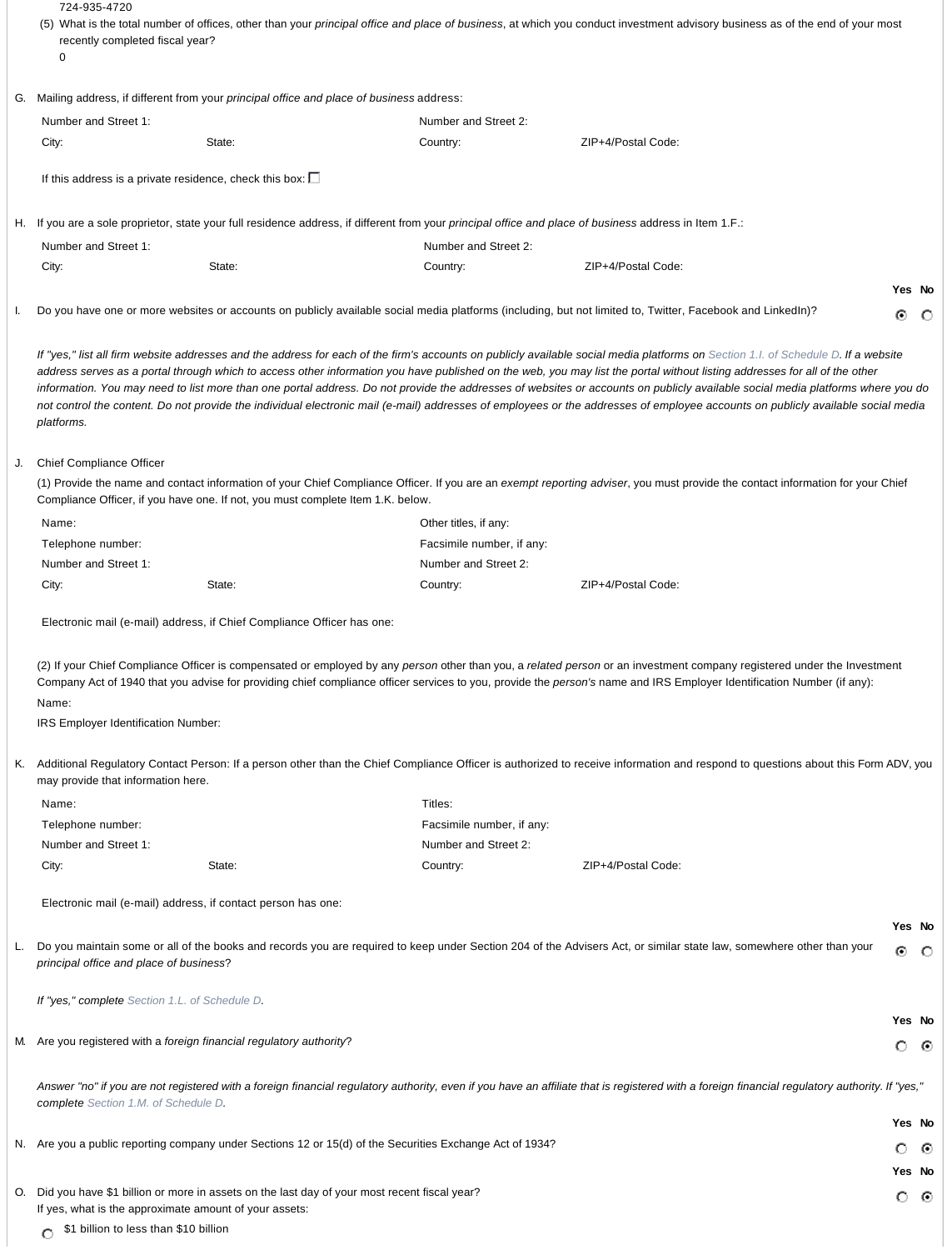- \$10 billion to less than \$50 billion  $\circ$
- \$50 billion or more  $\circ$

*For purposes of Item 1.O. only, "assets" refers to your total assets, rather than the assets you manage on behalf of clients. Determine your total assets using the total assets shown on the balance sheet for your most recent fiscal year end.*

P. Provide your *Legal Entity Identifier* if you have one:

A *legal entity identifier* is a unique number that companies use to identify each other in the financial marketplace. You may not have a *legal entity identifier*.

### **SECTION 1.B. Other Business Names**

No Information Filed

**SECTION 1.F. Other Offices**

No Information Filed

## **SECTION 1.I. Website Addresses**

List your website addresses, including addresses for accounts on publicly available social media platforms where you control the content (including, but not limited to, Twitter, Facebook and/or LinkedIn). You must complete a separate Schedule D Section 1.I. for each website or account on a publicly available social media platform.

Address of Website/Account on Publicly Available Social Media Platform: HTTPS://WWW.MUHLENKAMP.COM

Address of Website/Account on Publicly Available Social Media Platform: HTTPS://MUHLX.MUHLENKAMP.COM/

Address of Website/Account on Publicly Available Social Media Platform: HTTPS://WWW.FACEBOOK.COM

Address of Website/Account on Publicly Available Social Media Platform: HTTPS://WWW.LINKEDIN.COM

### **SECTION 1.L. Location of Books and Records**

Complete the following information for each location at which you keep your books and records, other than your *principal office and place of business*. You must complete a separate Schedule D, Section 1.L. for each location.

Number and Street 2:

ZIP+4/Postal Code:

V6B 2M9

2ND FLOOR

Canada

State: Country:

Facsimile number, if any:

Name of entity where books and records are kept: GLOBAL RELAY COMMUNICATIONS INC.

Number and Street 1: 220 CAMBIE STREET City: VANCOUVER, BRITISH COLUMBIA

If this address is a private residence, check this box:  $\square$ 

Telephone Number: 604-484-6630

This is (check one):  $\bigcap$  one of your branch offices or affiliates.

 $\bigcirc$  a third-party unaffiliated recordkeeper.

 $\odot$  other.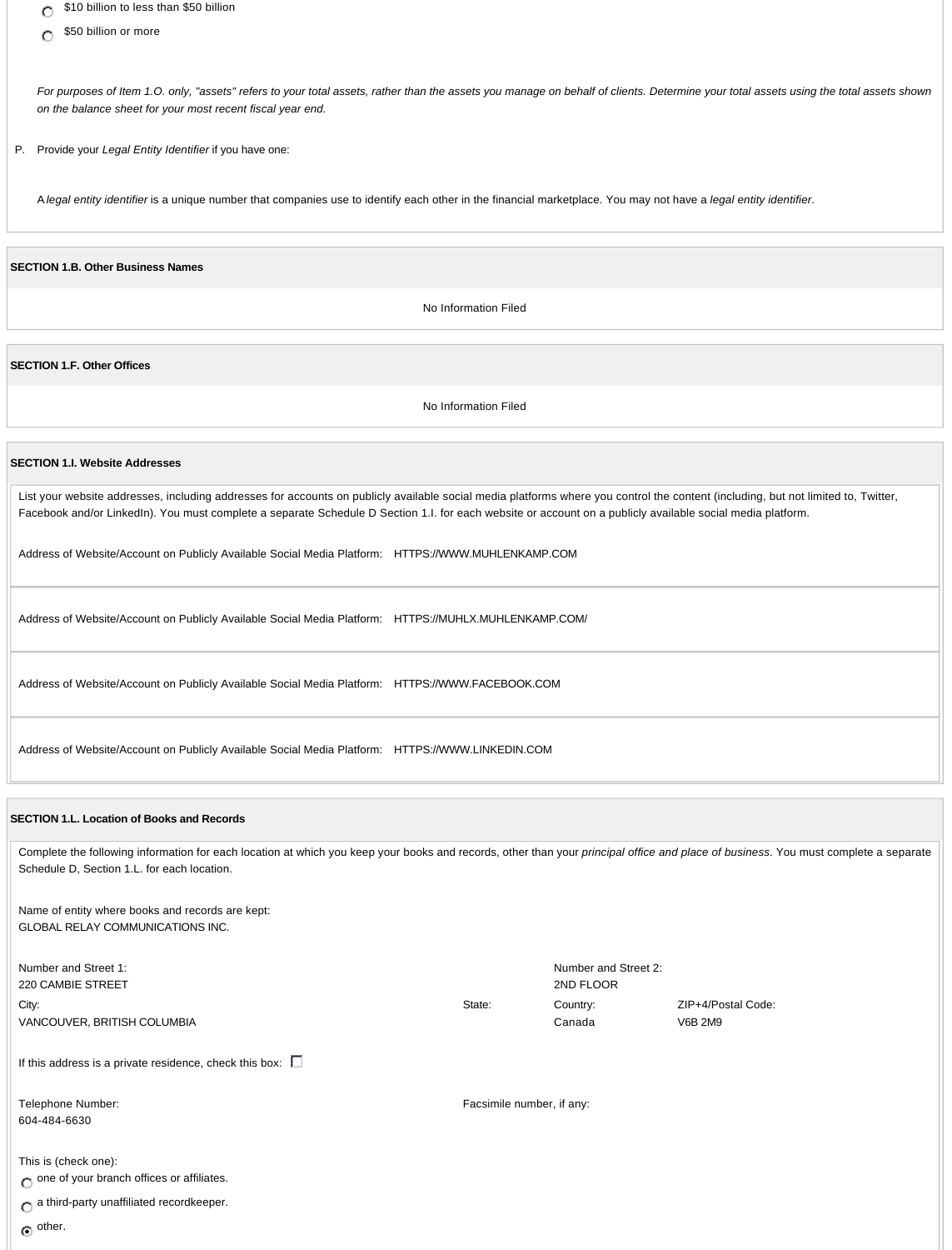| Briefly describe the books and records kept at this location.<br><b>RETAINS EMAIL RECORDS</b> |                           |                                  |                             |
|-----------------------------------------------------------------------------------------------|---------------------------|----------------------------------|-----------------------------|
| Name of entity where books and records are kept:<br><b>IRON MOUNTAIN</b>                      |                           |                                  |                             |
| Number and Street 1:<br>1201 FREEDOM ROAD                                                     |                           | Number and Street 2:             |                             |
| City:<br><b>CRANBERRY TOWNSHIP</b>                                                            | State:<br>Pennsylvania    | Country:<br><b>United States</b> | ZIP+4/Postal Code:<br>16066 |
| If this address is a private residence, check this box: $\square$                             |                           |                                  |                             |
| Telephone Number:<br>724-742-1360                                                             | Facsimile number, if any: |                                  |                             |
| This is (check one):<br>$\bigcirc$ one of your branch offices or affiliates.                  |                           |                                  |                             |
| $\bigcirc$ a third-party unaffiliated recordkeeper.                                           |                           |                                  |                             |
| $\odot$ other.                                                                                |                           |                                  |                             |
| Briefly describe the books and records kept at this location.<br>RECORDS STORAGE FACILITY     |                           |                                  |                             |

**SECTION 1.M. Registration with Foreign Financial Regulatory Authorities**

No Information Filed

#### **Item 2 SEC Registration/Reporting**

Responses to this Item help us (and you) determine whether you are eligible to register with the SEC. Complete this Item 2.A. only if you are applying for SEC registration or submitting an *annual updating amendment* to your SEC registration. If you are filing an *umbrella registration*, the information in Item 2 should be provided for the *filing adviser* only.

A. To register (or remain registered) with the SEC, you must check **at least one** of the Items 2.A.(1) through 2.A.(12), below. If you are submitting an *annual updating amendment* to your SEC registration and you are no longer eligible to register with the SEC, check Item 2.A.(13). Part 1A Instruction 2 provides information to help you determine whether you may affirmatively respond to each of these items.

You (the adviser):

- (1) are a **large advisory firm** that either:
	- (a) has regulatory assets under management of \$100 million (in U.S. dollars) or more; or
	- (b) has regulatory assets under management of \$90 million (in U.S. dollars) or more at the time of filing its most recent *annual updating amendment* and is registered with the SEC;
- [1] (2) are a mid-sized advisory firm that has regulatory assets under management of \$25 million (in U.S. dollars) or more but less than \$100 million (in U.S. dollars) and you are either:
	- (a) not required to be registered as an adviser with the *state securities authority* of the state where you maintain your *principal office and place of business*; or
	- (b) not subject to examination by the *state securities authority* of the state where you maintain your *principal office and place of business*;

*Click HERE for a list of states in which an investment adviser, if registered, would not be subject to examination by the state securities authority.*

- (3) Reserved
- (4) have your *principal office and place of business* **outside the United States**;
- (5) are **an investment adviser (or subadviser) to an investment company** registered under the Investment Company Act of 1940;
- (6) are **an investment adviser to a company which has elected to be a business development company** pursuant to section 54 of the Investment Company Act of 1940 and has not withdrawn the election, and you have at least \$25 million of regulatory assets under management;
- [7] (7) are a **pension consultant** with respect to assets of plans having an aggregate value of at least \$200,000,000 that qualifies for the exemption in rule 203A-2(a);
- (8) are a **related adviser** under rule 203A-2(b) that *controls*, is *controlled* by, or is under common *control* with, an investment adviser that is registered with the SEC, and your *principal office and place of business* is the same as the registered adviser;

*If you check this box, complete Section 2.A.(8) of Schedule D.*

(9) are an **adviser** relying on rule 203A-2(c) because you **expect to be eligible for SEC registration within 120 days;**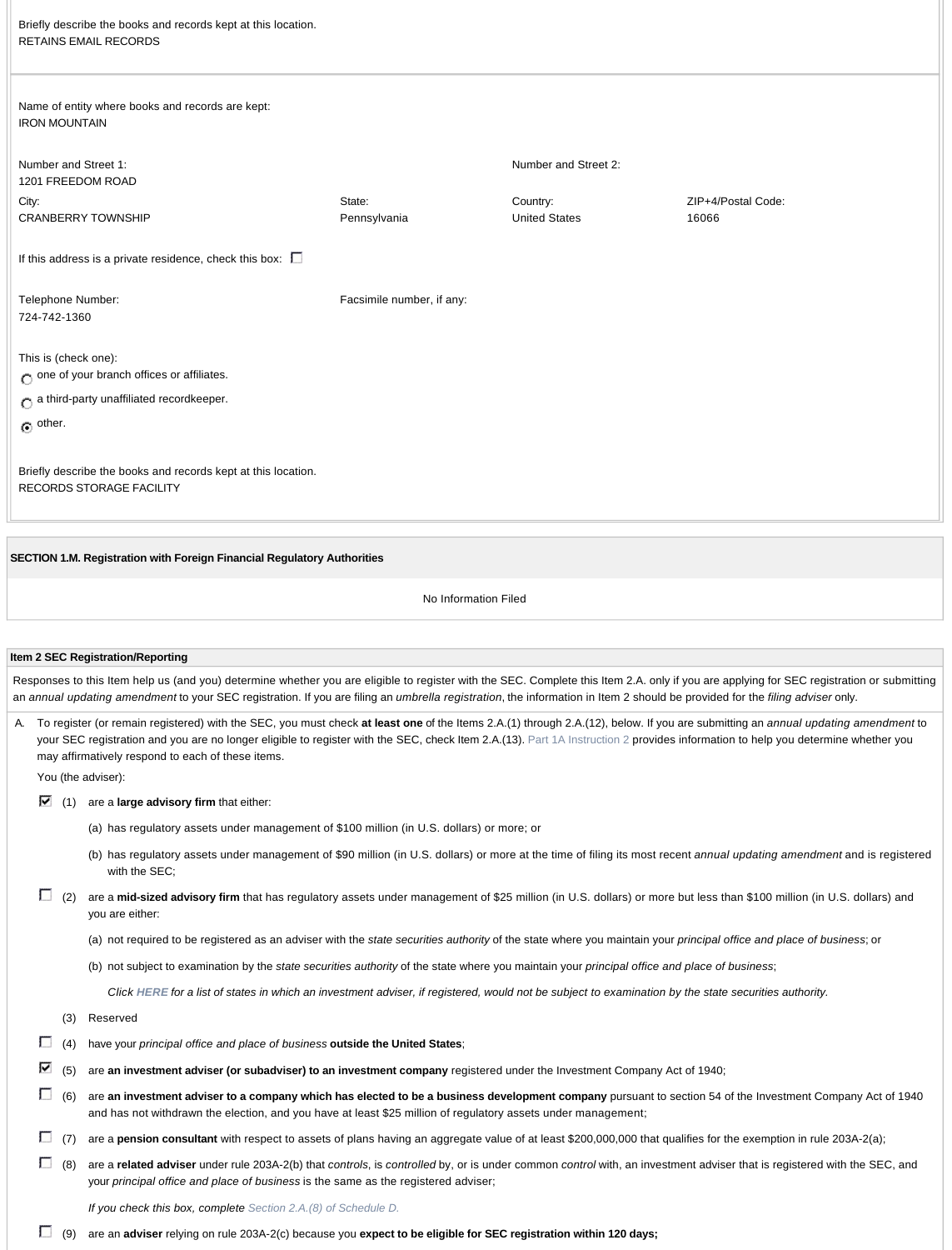*If you check this box, complete Section 2.A.(9) of Schedule D.*

(10) are a **multi-state adviser** that is required to register in 15 or more states and is relying on rule 203A-2(d);

*If you check this box, complete Section 2.A.(10) of Schedule D.*

- (11) are an **Internet adviser** relying on rule 203A-2(e);
- (12) have **received an SEC order** exempting you from the prohibition against registration with the SEC;

*If you check this box, complete Section 2.A.(12) of Schedule D.*

(13) are **no longer eligible** to remain registered with the SEC.

# *State Securities Authority Notice Filings* **and State Reporting by** *Exempt Reporting Advisers*

C. Under state laws, SEC-registered advisers may be required to provide to *state securities authorities* a copy of the Form ADV and any amendments they file with the SEC. These are called *notice filings*. In addition, *exempt reporting advisers* may be required to provide *state securities authorities* with a copy of reports and any amendments they file with the SEC. If this is an initial application or report, check the box(es) next to the state(s) that you would like to receive notice of this and all subsequent filings or reports you submit to the SEC. If this is an amendment to direct your *notice filings* or reports to additional state(s), check the box(es) next to the state(s) that you would like to receive notice of this and all subsequent filings or reports you submit to the SEC. If this is an amendment to your registration to stop your *notice filings* or reports from going to state(s) that currently receive them, uncheck the box(es) next to those state(s).

Jurisdictions

| $\Box$ AL    | ⊡ ⊫       | $\Box$ NE         | $\square$ sc |
|--------------|-----------|-------------------|--------------|
| $\Box$ AK    | $\Box$ IN | $\Box$ NV         | $\square$ sp |
| $\Box$ AZ    | ПA        | $\Box$ NH         | $\Box$ TN    |
| $\Box$ AR    | $\Box$ KS | $\Box$ NJ         | ⊽ π          |
| $\Box$ CA    | $\Box$ KY | $\Box$ NM         | ⊡ ∪т         |
| $\Box$ co    | $\Box$ LA | $\Box$ NY         | $\Box$ vt    |
| $\Box$ CT    | $\Box$ ME | $\Box$ NC         | Гv           |
| $\square$ DE | $\Box$ MD | $\Box$ ND         | $\Box$ VA    |
| $\Box$ DC    | $\Box$ MA | М он              | $\Box$ WA    |
| <b>E</b> FL  | $\Box$ M  | $\Box$ OK         | $\Box$ w     |
| $\Box$ GA    | $\Box$ MN | $\Box$ OR         | $\Box$ wi    |
| $\Box$ GU    | $\Box$ MS | $\overline{V}$ PA | $\Box$ WY    |
| E HI         | $\Box$ MO | $\Box$ PR         |              |
| O D          | $\Box$ MT | $\Box$ RI         |              |

*If you are amending your registration to stop your notice filings or reports from going to a state that currently receives them and you do not want to pay that state's notice filing or report filing fee for the coming year, your amendment must be filed before the end of the year (December 31).*

### **SECTION 2.A.(8) Related Adviser**

-

If you are relying on the exemption in rule 203A-2(b) from the prohibition on registration because you *control*, are *controlled* by, or are under common *control* with an investment adviser that is registered with the SEC and your *principal office and place of business* is the same as that of the registered adviser, provide the following information:

Name of Registered Investment Adviser

*CRD* Number of Registered Investment Adviser

SEC Number of Registered Investment Adviser

### **SECTION 2.A.(9) Investment Adviser Expecting to be Eligible for Commission Registration within 120 Days**

If you are relying on rule 203A-2(c), the exemption from the prohibition on registration available to an adviser that expects to be eligible for SEC registration within 120 days, you are required to make certain representations about your eligibility for SEC registration. By checking the appropriate boxes, you will be deemed to have made the required representations. You must make both of these representations:

- □ I am not registered or required to be registered with the SEC or a *state securities authority* and I have a reasonable expectation that I will be eligible to register with the SEC within 120 days after the date my registration with the SEC becomes effective.
- □ I undertake to withdraw from SEC registration if, on the 120th day after my registration with the SEC becomes effective, I would be prohibited by Section 203A(a) of the Advisers Act from registering with the SEC.

### **SECTION 2.A.(10) Multi-State Adviser**

If you are relying on rule 203A-2(d), the multi-state adviser exemption from the prohibition on registration, you are required to make certain representations about your eligibility for SEC registration. By checking the appropriate boxes, you will be deemed to have made the required representations.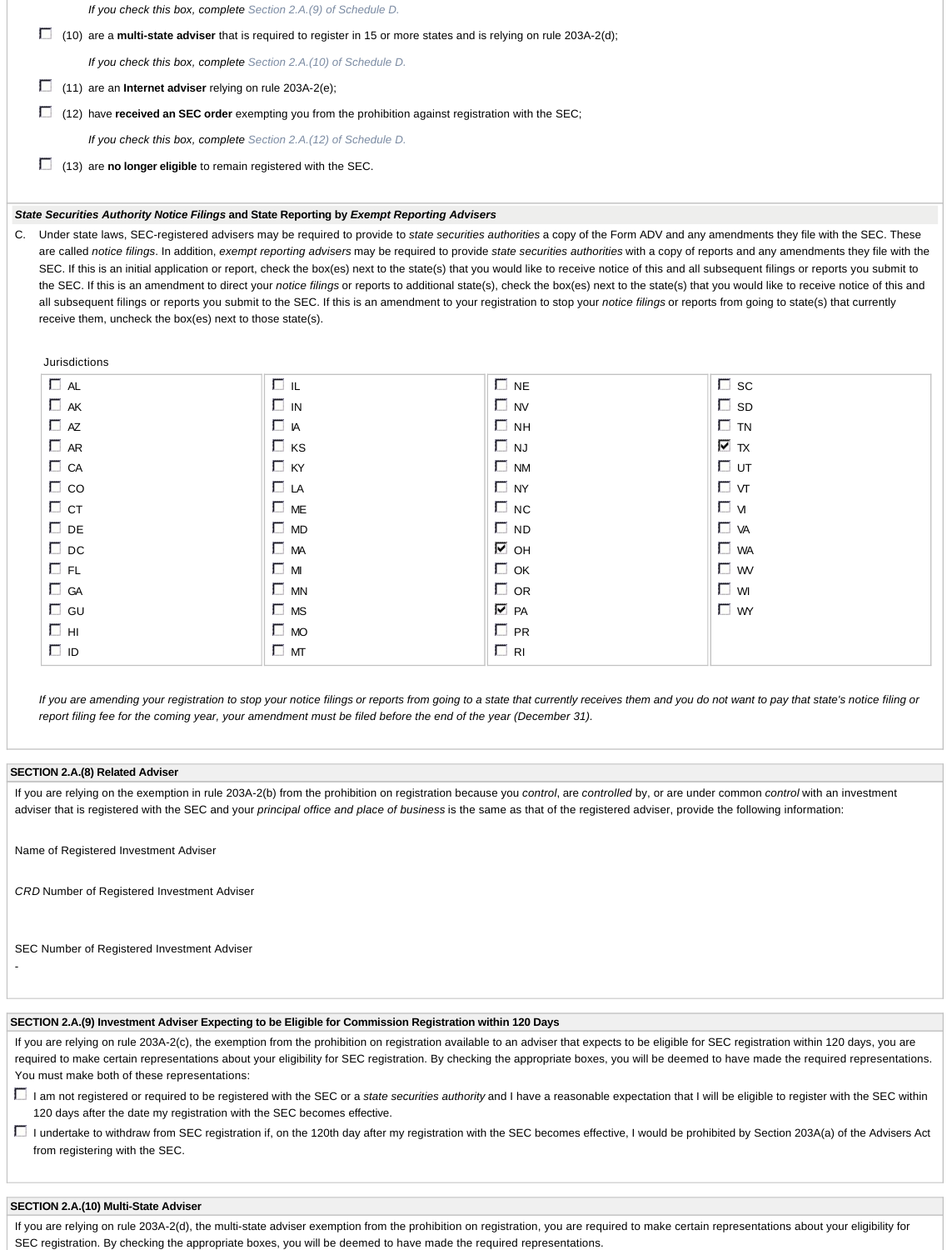If you are applying for registration as an investment adviser with the SEC, you must make both of these representations:

- I have reviewed the applicable state and federal laws and have concluded that I am required by the laws of 15 or more states to register as an investment adviser with the *state securities authorities* in those states.
- I undertake to withdraw from SEC registration if I file an amendment to this registration indicating that I would be required by the laws of fewer than 15 states to register as an investment adviser with the *state securities authorities* of those states.

If you are submitting your *annual updating amendment*, you must make this representation:

Within 90 days prior to the date of filing this amendment, I have reviewed the applicable state and federal laws and have concluded that I am required by the laws of at least 15 states to register as an investment adviser with the *state securities authorities* in those states.

# **SECTION 2.A.(12) SEC Exemptive** *Order*

If you are relying upon an SEC *order* exempting you from the prohibition on registration, provide the following information:

Application Number:

803-

Date of *order*:

| Item 3 Form of Organization                                                                                                                                                                                  |  |  |
|--------------------------------------------------------------------------------------------------------------------------------------------------------------------------------------------------------------|--|--|
| If you are filing an umbrella registration, the information in Item 3 should be provided for the filing adviser only.                                                                                        |  |  |
| How are you organized?<br>A.                                                                                                                                                                                 |  |  |
| Corporation<br>$\odot$                                                                                                                                                                                       |  |  |
| Sole Proprietorship<br>O                                                                                                                                                                                     |  |  |
| Limited Liability Partnership (LLP)<br>O                                                                                                                                                                     |  |  |
| Partnership<br>O                                                                                                                                                                                             |  |  |
| Limited Liability Company (LLC)<br>O                                                                                                                                                                         |  |  |
| Limited Partnership (LP)<br>О                                                                                                                                                                                |  |  |
| Other (specify):<br>$\circ$                                                                                                                                                                                  |  |  |
| If you are changing your response to this Item, see Part 1A Instruction 4.<br>In what month does your fiscal year end each year?<br>В.                                                                       |  |  |
| <b>SEPTEMBER</b>                                                                                                                                                                                             |  |  |
| C. Under the laws of what state or country are you organized?                                                                                                                                                |  |  |
| State<br>Country                                                                                                                                                                                             |  |  |
| Pennsylvania United States                                                                                                                                                                                   |  |  |
| If you are a partnership, provide the name of the state or country under whose laws your partnership was formed. If you are a sole proprietor, provide the name of the state or<br>country where you reside. |  |  |
| If you are changing your response to this Item, see Part 1A Instruction 4.                                                                                                                                   |  |  |

|    | <b>Item 4 Successions</b>                                                                                                                                                                                                            |                   |   |
|----|--------------------------------------------------------------------------------------------------------------------------------------------------------------------------------------------------------------------------------------|-------------------|---|
|    | A. Are you, at the time of this filing, succeeding to the business of a registered investment adviser, including, for example, a change of your structure or legal status (e.g.,<br>form of organization or state of incorporation)? | Yes No<br>$\circ$ | ⊙ |
|    | If "yes", complete Item 4.B. and Section 4 of Schedule D.                                                                                                                                                                            |                   |   |
| В. | Date of Succession: (MM/DD/YYYY)                                                                                                                                                                                                     |                   |   |
|    | If you have already reported this succession on a previous Form ADV filing, do not report the succession again. Instead, check "No." See Part 1A Instruction 4.                                                                      |                   |   |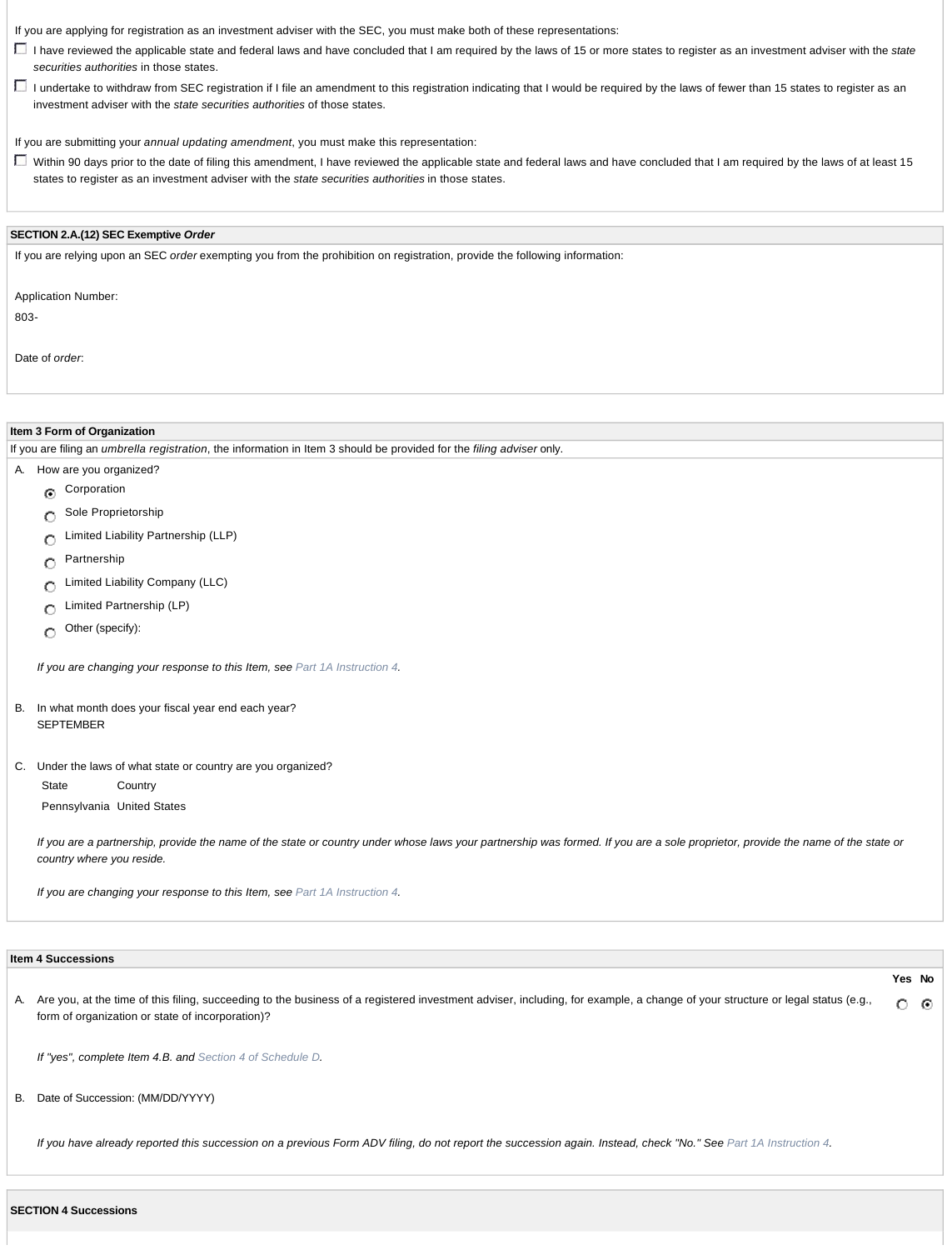### **Item 5 Information About Your Advisory Business - Employees, Clients, and Compensation**

Responses to this Item help us understand your business, assist us in preparing for on-site examinations, and provide us with data we use when making regulatory policy. Part 1A Instruction 5.a. provides additional guidance to newly formed advisers for completing this Item 5.

### *Employees*

*If you are organized as a sole proprietorship, include yourself as an employee in your responses to Item 5.A. and Items 5.B.(1), (2), (3), (4), and (5). If an employee performs more than one function, you should count that employee in each of your responses to Items 5.B.(1), (2), (3), (4), and (5).*

- A. Approximately how many *employees* do you have? Include full- and part-time *employees* but do not include any clerical workers. 6
- B. (1) Approximately how many of the *employees* reported in 5.A. perform investment advisory functions (including research)?
	- 2
	- (2) Approximately how many of the *employees* reported in 5.A. are registered representatives of a broker-dealer? 4
	- (3) Approximately how many of the *employees* reported in 5.A. are registered with one or more *state securities authorities* as *investment adviser representatives*? 4
	- (4) Approximately how many of the *employees* reported in 5.A. are registered with one or more *state securities authorities* as *investment adviser representatives* for an investment adviser other than you?
		- 0
	- (5) Approximately how many of the *employees* reported in 5.A. are licensed agents of an insurance company or agency?
	- (6) Approximately how many firms or other *persons* solicit advisory *clients* on your behalf?
		- $\Omega$

 $\Omega$ 

In your response to Item 5.B.(6), do not count any of your employees and count a firm only once – do not count each of the firm's employees that solicit on your behalf.

### *Clients*

*In your responses to Items 5.C. and 5.D. do not include as "clients" the investors in a private fund you advise, unless you have a separate advisory relationship with those investors.*

C. (1) To approximately how many *clients* for whom you do not have regulatory assets under management did you provide investment advisory services during your most recently completed fiscal year?

#### 0

- (2) Approximately what percentage of your *clients* are non-*United States persons*? 0%
- D. *For purposes of this Item 5.D., the category "individuals" includes trusts, estates, and 401(k) plans and IRAs of individuals and their family members, but does not include businesses organized as sole proprietorships.*

*The category "business development companies" consists of companies that have made an election pursuant to section 54 of the Investment Company Act of 1940. Unless you provide advisory services pursuant to an investment advisory contract to an investment company registered under the Investment Company Act of 1940, do not answer (d)(1) or (d)(3) below.*

Indicate the approximate number of your *clients* and amount of your total regulatory assets under management (reported in Item 5.F. below) attributable to each of the following type of *client*. If you have fewer than 5 *clients* in a particular category (other than (d), (e), and (f)) you may check Item 5.D.(2) rather than respond to Item 5.D.(1).

The aggregate amount of regulatory assets under management reported in Item 5.D.(3) should equal the total amount of regulatory assets under management reported in Item 5.F.(2)(c) below.

If a *client* fits into more than one category, select one category that most accurately represents the *client* to avoid double counting *clients* and assets. If you advise a registered investment company, business development company, or pooled investment vehicle, report those assets in categories (d), (e), and (f) as applicable.

| <b>Type of Client</b>                                                                                  | (1) Number of<br>Client(s) | $(2)$ Fewer than 5<br><b>Clients</b> | (3) Amount of Regulatory Assets under<br><b>Management</b> |
|--------------------------------------------------------------------------------------------------------|----------------------------|--------------------------------------|------------------------------------------------------------|
| (a) Individuals (other than <i>high net worth individuals</i> )                                        | 21                         |                                      | \$17,143,692                                               |
| (b) High net worth individuals                                                                         | 21                         |                                      | \$81,408,467                                               |
| (c) Banking or thrift institutions                                                                     | 0                          | ⊽                                    | \$0                                                        |
| (d) Investment companies                                                                               |                            |                                      | \$190,061,352                                              |
| (e) Business development companies                                                                     |                            |                                      | \$0                                                        |
| (f) Pooled investment vehicles (other than investment companies and business<br>development companies) |                            |                                      | \$0                                                        |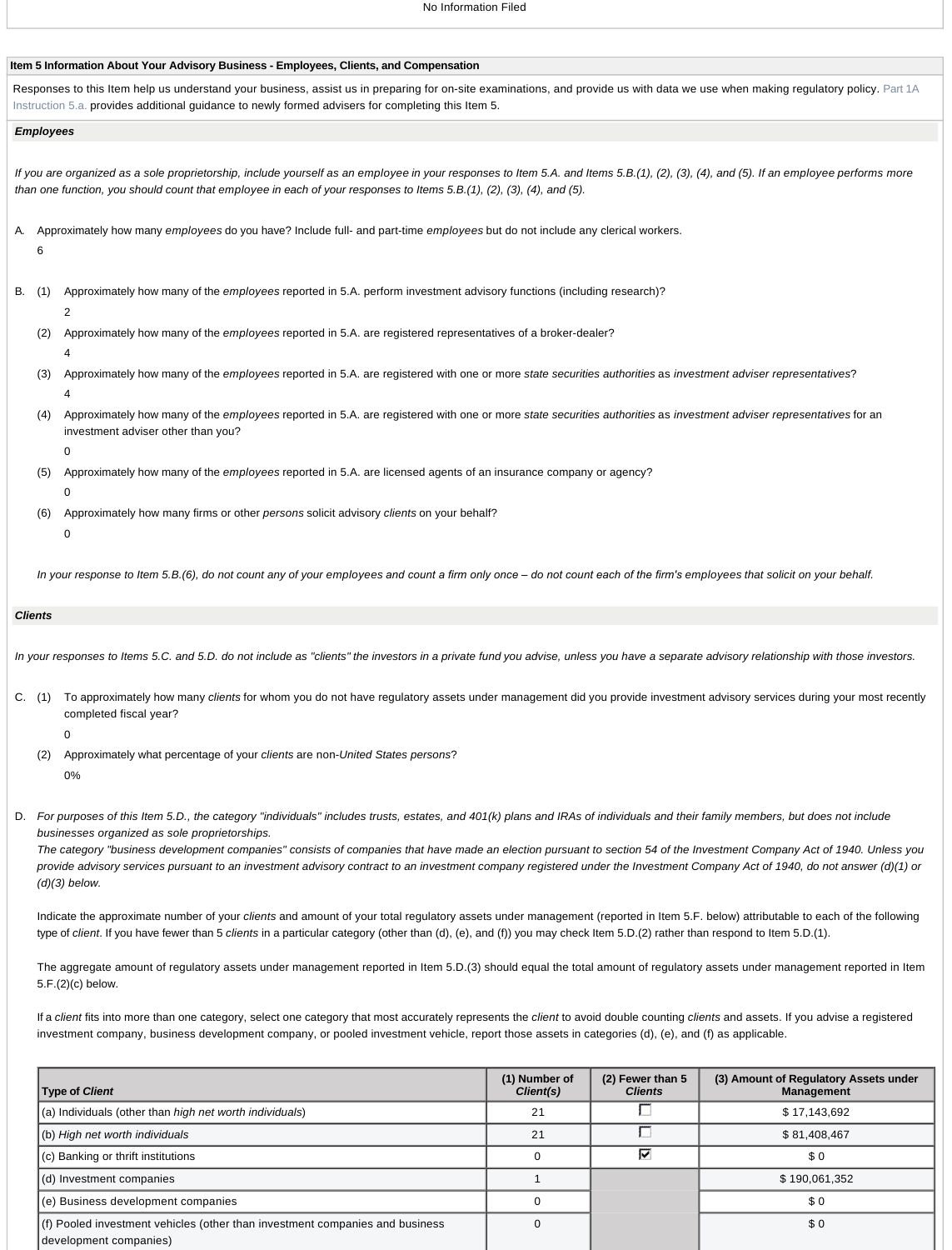| (g) Pension and profit sharing plans (but not the plan participants or government<br>pension plans) | ⊽ | \$0         |
|-----------------------------------------------------------------------------------------------------|---|-------------|
| (h) Charitable organizations                                                                        | ⊽ | \$2,506,250 |
| (i) State or municipal government entities (including government pension plans)                     | ⊽ | \$0         |
| (i) Other investment advisers                                                                       | ⊽ | \$0         |
| (k) Insurance companies                                                                             | ⊽ | \$0         |
| (I) Sovereign wealth funds and foreign official institutions                                        | ⊽ | \$0         |
| (m) Corporations or other businesses not listed above                                               | ⊽ | \$0         |
| (n) Other: TAFT HARTLEY                                                                             | ⊽ | \$249,744   |

### **Compensation Arrangements**

E. You are compensated for your investment advisory services by (check all that apply):

- $\triangledown$  (1) A percentage of assets under your management
- $\triangleright$  (2) Hourly charges
- $\Box$  (3) Subscription fees (for a newsletter or periodical)
- $\Box$  (4) Fixed fees (other than subscription fees)
- $\Box$  (5) Commissions
- (6) *Performance-based fees*
- (7) Other (specify):

| Item 5 Information About Your Advisory Business - Regulatory Assets Under Management |                                                                                                           |     |                    |     |                                 |                 |  |
|--------------------------------------------------------------------------------------|-----------------------------------------------------------------------------------------------------------|-----|--------------------|-----|---------------------------------|-----------------|--|
| <b>Regulatory Assets Under Management</b>                                            |                                                                                                           |     |                    |     |                                 |                 |  |
|                                                                                      |                                                                                                           |     |                    |     |                                 | Yes No          |  |
|                                                                                      | F. (1) Do you provide continuous and regular supervisory or management services to securities portfolios? |     |                    |     |                                 | $\circ$ $\circ$ |  |
|                                                                                      | (2) If yes, what is the amount of your regulatory assets under management and total number of accounts?   |     |                    |     |                                 |                 |  |
|                                                                                      |                                                                                                           |     | U.S. Dollar Amount |     | <b>Total Number of Accounts</b> |                 |  |
|                                                                                      | Discretionary:                                                                                            | (a) | \$291,369,505      | (d) | -67                             |                 |  |
|                                                                                      | Non-Discretionary:                                                                                        | (b) | \$0                | (e) | - 0                             |                 |  |
|                                                                                      | Total:                                                                                                    | (c) | \$291,369,505      | (f) | -67                             |                 |  |

*Part 1A Instruction 5.b. explains how to calculate your regulatory assets under management. You must follow these instructions carefully when completing this Item.*

(3) What is the approximate amount of your total regulatory assets under management (reported in Item 5.F.(2)(c) above) attributable to *clients* who are non-*United States persons*?

\$ 0

### **Item 5 Information About Your Advisory Business - Advisory Activities**

### **Advisory Activities**

- G. What type(s) of advisory services do you provide? Check all that apply.
	- $\triangledown$  (1) Financial planning services
	- $\blacksquare$  (2) Portfolio management for individuals and/or small businesses
	- (3) Portfolio management for investment companies (as well as "business development companies" that have made an election pursuant to section 54 of the Investment Company Act of 1940)
	- $\Box$  (4) Portfolio management for pooled investment vehicles (other than investment companies)

⊽ (5) Portfolio management for businesses (other than small businesses) or institutional *clients* (other than registered investment companies and other pooled investment vehicles)

- $\Box$  (6) Pension consulting services
- Г (7) Selection of other advisers (including *private fund* managers)
- ∇ (8) Publication of periodicals or newsletters
- П (9) Security ratings or pricing services
- П (10) Market timing services
- (11) Educational seminars/workshops
- (12) Other(specify):

*Do not check Item 5.G.(3) unless you provide advisory services pursuant to an investment advisory contract to an investment company registered under the Investment Company Act of 1940, including as a subadviser. If you check Item 5.G.(3), report the 811 or 814 number of the investment company or investment companies to which you provide advice in Section 5.G.(3) of Schedule D.* 

H. If you provide financial planning services, to how many *clients* did you provide these services during your last fiscal year?

 $\circ$   $\circ$ 

- $\odot$  1 10
- 11 25 O.
- $\circ$  26 50
- 51 100O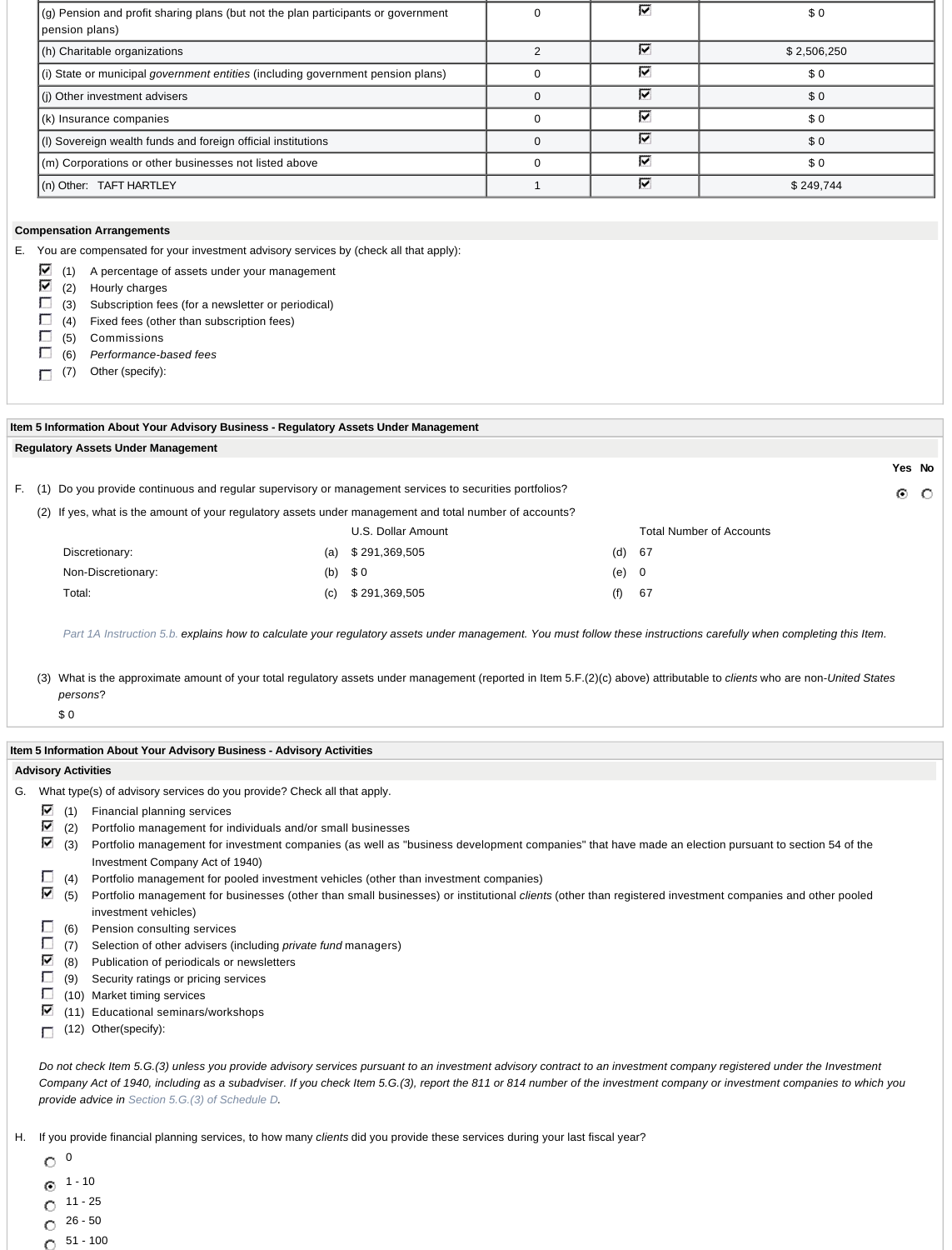|  |  | 101 - 250 |
|--|--|-----------|
|--|--|-----------|

- $\degree$  251 500
- 
- $\bigcirc$  More than 500 If more than 500, how many? (round to the nearest 500)

*In your responses to this Item 5.H., do not include as "clients" the investors in a private fund you advise, unless you have a separate advisory relationship with those investors.* 

|    |                                                                                                                                                                                                                                                                | Yes No  |         |
|----|----------------------------------------------------------------------------------------------------------------------------------------------------------------------------------------------------------------------------------------------------------------|---------|---------|
|    | (1) Do you participate in a wrap fee program?                                                                                                                                                                                                                  | О       | ⊙       |
|    | (2) If you participate in a wrap fee program, what is the amount of your regulatory assets under management attributable to acting as:<br>(a) sponsor to a wrap fee program                                                                                    |         |         |
|    | \$<br>(b) portfolio manager for a wrap fee program?                                                                                                                                                                                                            |         |         |
|    |                                                                                                                                                                                                                                                                |         |         |
|    | (c) sponsor to and portfolio manager for the same wrap fee program?<br>\$                                                                                                                                                                                      |         |         |
|    | If you report an amount in Item 5.1.(2)(c), do not report that amount in Item $5.1(2)(a)$ or Item $5.1(2)(b)$ .                                                                                                                                                |         |         |
|    | If you are a portfolio manager for a wrap fee program, list the names of the programs, their sponsors and related information in Section 5.1.(2) of Schedule D.                                                                                                |         |         |
|    | If your involvement in a wrap fee program is limited to recommending wrap fee programs to your clients, or you advise a mutual fund that is offered through a wrap fee program,<br>do not check Item 5.I.(1) or enter any amounts in response to Item 5.I.(2). |         |         |
|    |                                                                                                                                                                                                                                                                | Yes No  |         |
|    | (1) In response to Item 4.B. of Part 2A of Form ADV, do you indicate that you provide investment advice only with respect to limited types of investments?                                                                                                     | O       | ⊙       |
|    | (2) Do you report client assets in Item 4.E. of Part 2A that are computed using a different method than the method used to compute your regulatory assets under<br>management?                                                                                 | О       | ⊙       |
| K. | Separately Managed Account Clients                                                                                                                                                                                                                             |         |         |
|    |                                                                                                                                                                                                                                                                | Yes No  |         |
|    | (1) Do you have regulatory assets under management attributable to clients other than those listed in Item 5.D.(3)(d)-(f) (separately managed account clients)?                                                                                                | ⊙       | $\circ$ |
|    | If yes, complete Section 5.K.(1) of Schedule D.                                                                                                                                                                                                                |         |         |
|    | (2) Do you engage in borrowing transactions on behalf of any of the separately managed account clients that you advise?                                                                                                                                        | O       | ⊙       |
|    | If yes, complete Section 5.K.(2) of Schedule D.                                                                                                                                                                                                                |         |         |
|    | (3) Do you engage in derivative transactions on behalf of any of the separately managed account clients that you advise?                                                                                                                                       | О       | ⊙       |
|    | If yes, complete Section 5.K.(2) of Schedule D.                                                                                                                                                                                                                |         |         |
|    | (4) After subtracting the amounts in Item 5.D.(3)(d)-(f) above from your total regulatory assets under management, does any custodian hold ten percent or more of this<br>remaining amount of regulatory assets under management?                              | ⊙       | $\circ$ |
|    | If yes, complete Section 5.K.(3) of Schedule D for each custodian.                                                                                                                                                                                             |         |         |
|    | <b>Marketing Activities</b>                                                                                                                                                                                                                                    |         |         |
|    |                                                                                                                                                                                                                                                                | Yes No  |         |
|    | (1) Do any of your advertisements include:                                                                                                                                                                                                                     |         |         |
|    | (a) Performance results?                                                                                                                                                                                                                                       | ۰       | $\circ$ |
|    | (b) A reference to specific investment advice provided by you (as that phrase is used in rule $206(4)-1(a)(5)$ )?                                                                                                                                              | О       | ⊙       |
|    | (c) Testimonials (other than those that satisfy rule 206(4)-1(b)(4)(ii))?                                                                                                                                                                                      | О       | ⊙       |
|    | (d) Endorsements (other than those that satisfy rule 206(4)-1(b)(4)(ii))?                                                                                                                                                                                      | O       | ⊙       |
|    | (e) Third-party ratings?                                                                                                                                                                                                                                       | ۰       | $\circ$ |
|    | (2) If you answer "yes" to L(1)(c), (d), or (e) above, do you pay or otherwise provide cash or non-cash compensation, directly or indirectly, in connection with the use of<br>testimonials, endorsements, or third-party ratings?                             | $\circ$ | ⊙       |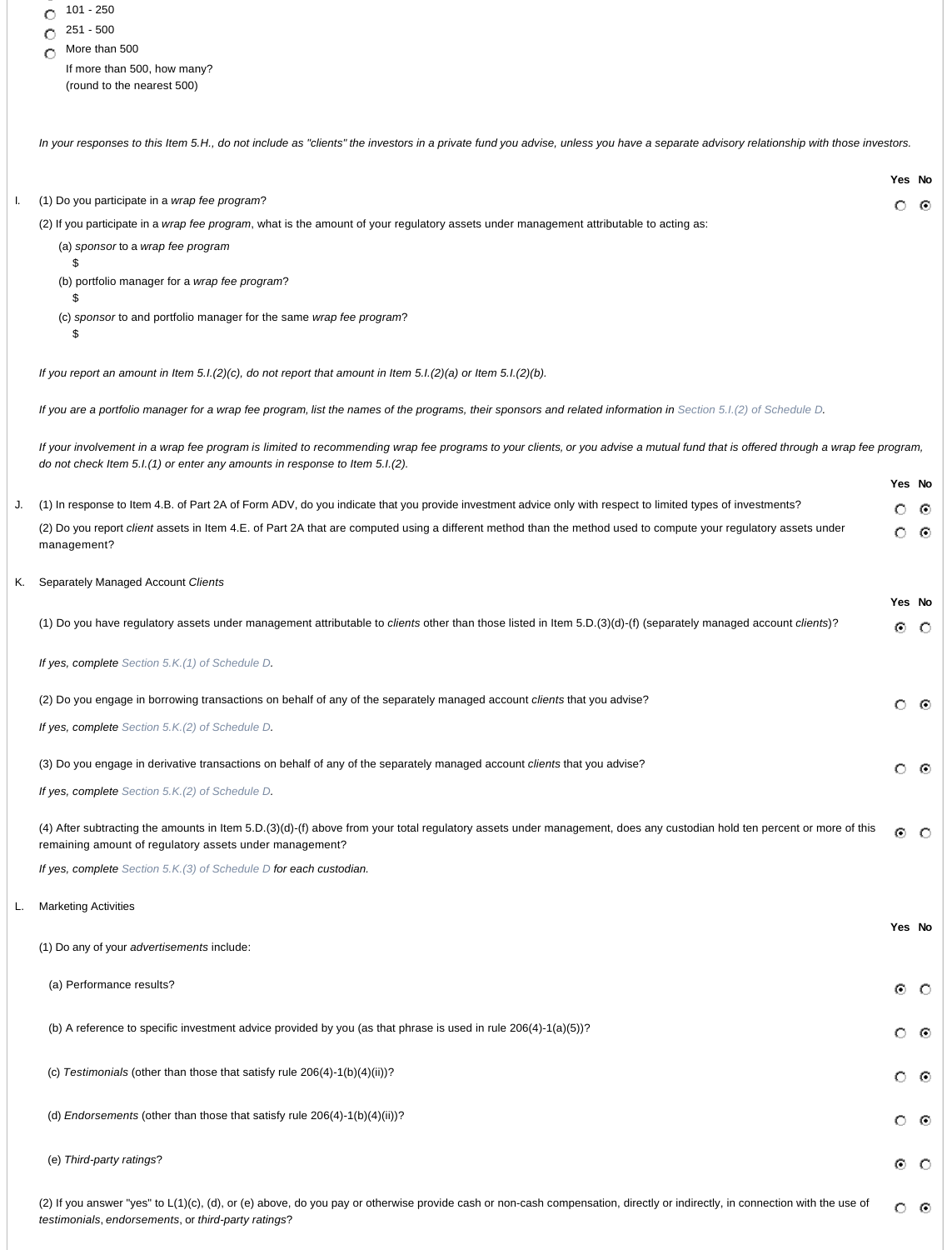(3) Do any of your *advertisements* include *hypothetical performance* ?

(4) Do any of your *advertisements* include *predecessor performance* ?

േര

# **SECTION 5.G.(3) Advisers to Registered Investment Companies and Business Development Companies**

If you check Item 5.G.(3), what is the SEC file number (811 or 814 number) of each of the registered investment companies and business development companies to which you act as an adviser pursuant to an advisory contract? You must complete a separate Schedule D Section 5.G.(3) for each registered investment company and business development company to which you act as an adviser.

SEC File Number 811 - 5469

Provide the regulatory assets under management of all *parallel managed accounts* related to a registered investment company (or series thereof) or business development company that you advise.

No Information Filed

# SEC File Number 811 - 5469

Provide the regulatory assets under management of all *parallel managed accounts* related to a registered investment company (or series thereof) or business development company that you advise.

No Information Filed

**SECTION 5.I.(2)** *Wrap Fee Programs*

No Information Filed

# **SECTION 5.K.(1) Separately Managed Accounts**

After subtracting the amounts reported in Item 5.D.(3)(d)-(f) from your total regulatory assets under management, indicate the approximate percentage of this remaining amount attributable to each of the following categories of assets. If the remaining amount is at least \$10 billion in regulatory assets under management, complete Question (a). If the remaining amount is less than \$10 billion in regulatory assets under management, complete Question (b).

Any regulatory assets under management reported in Item 5.D.(3)(d), (e), and (f) should not be reported below.

If you are a subadviser to a separately managed account, you should only provide information with respect to the portion of the account that you subadvise.

End of year refers to the date used to calculate your regulatory assets under management for purposes of your *annual updating amendment* . Mid-year is the date six months before the end of year date. Each column should add up to 100% and numbers should be rounded to the nearest percent.

Investments in derivatives, registered investment companies, business development companies, and pooled investment vehicles should be reported in those categories. Do not report those investments based on related or underlying portfolio assets. Cash equivalents include bank deposits, certificates of deposit, bankers' acceptances and similar bank instruments.

Some assets could be classified into more than one category or require discretion about which category applies. You may use your own internal methodologies and the conventions of your service providers in determining how to categorize assets, so long as the methodologies or conventions are consistently applied and consistent with information you report internally and to current and prospective clients. However, you should not double count assets, and your responses must be consistent with any instructions or other guidance relating to this Section.

| (a) |      | <b>Asset Type</b>                        | Mid-year | <b>End of year</b> |
|-----|------|------------------------------------------|----------|--------------------|
|     | (i)  | <b>Exchange-Traded Equity Securities</b> | "%       | "%                 |
|     | (ii) | Non Exchange-Traded Equity Securities    | "%       | "%                 |
|     |      | (iii) U.S. Government/Agency Bonds       | "%       | %                  |
|     | (iv) | U.S. State and Local Bonds               | $\%$     | %                  |
|     | (V   | Sovereign Bonds                          | $\%$     | ' %                |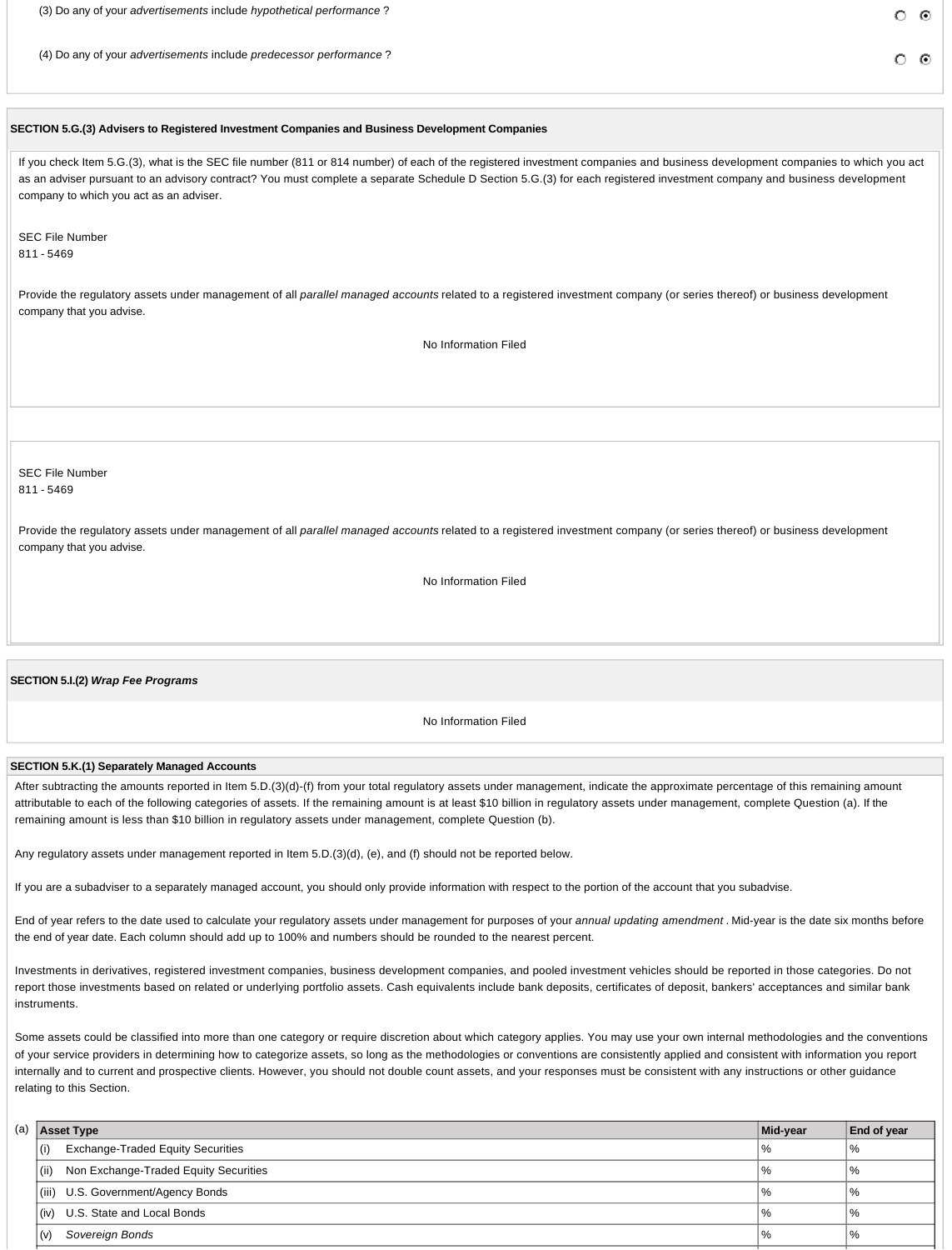| Investment Grade Corporate Bonds<br>(vi)                                                                                                                      | $\%$ | $\%$         |
|---------------------------------------------------------------------------------------------------------------------------------------------------------------|------|--------------|
| (vii) Non-Investment Grade Corporate Bonds                                                                                                                    | $\%$ | $\%$         |
| (viii) Derivatives                                                                                                                                            | %    | $\%$         |
| Securities Issued by Registered Investment Companies or Business Development Companies<br>(ix)                                                                | $\%$ | $\%$         |
| Securities Issued by Pooled Investment Vehicles (other than Registered Investment Companies or Business Development Companies) \%<br>$\mathbf{I}(\mathsf{x})$ |      | %            |
| Cash and Cash Equivalents<br>(xi)                                                                                                                             | $\%$ | $^{\circ}$ % |
| (xii) Other                                                                                                                                                   | %    | %            |

Generally describe any assets included in "Other"

| (b) |       | <b>Asset Type</b>                                                                                                              | End of year      |
|-----|-------|--------------------------------------------------------------------------------------------------------------------------------|------------------|
|     | (i)   | <b>Exchange-Traded Equity Securities</b>                                                                                       | 77 %             |
|     | (ii)  | Non Exchange-Traded Equity Securities                                                                                          | $\overline{0}$ % |
|     | (iii) | U.S. Government/Agency Bonds                                                                                                   | $\overline{0}$ % |
|     | (iv)  | U.S. State and Local Bonds                                                                                                     | 0%               |
|     | (v)   | Sovereign Bonds                                                                                                                | 0%               |
|     | (vi)  | Investment Grade Corporate Bonds                                                                                               | 0%               |
|     |       | (vii) Non-Investment Grade Corporate Bonds                                                                                     | 0%               |
|     |       | (viii) Derivatives                                                                                                             | 0%               |
|     | (ix)  | Securities Issued by Registered Investment Companies or Business Development Companies                                         | 6 %              |
|     | (x)   | Securities Issued by Pooled Investment Vehicles (other than Registered Investment Companies or Business Development Companies) | 2 %              |
|     | (xi)  | Cash and Cash Equivalents                                                                                                      | 14 %             |
|     | (xii) | Other                                                                                                                          | 1%               |

Generally describe any assets included in "Other"

INVESTMENT GRADE BONDS, DERIVATIVES, US STATE AND LOCAL BONDS ARE ALL LESS THAN 1% RESPECTIVELY

**SECTION 5.K.(2) Separately Managed Accounts - Use of** *Borrowings***and Derivatives**

**No information is required to be reported in this Section 5.K.(2) per the instructions of this Section 5.K.(2)**

If your regulatory assets under management attributable to separately managed accounts are at least \$10 billion, you should complete Question (a). If your regulatory assets under management attributable to separately managed accounts are at least \$500 million but less than \$10 billion, you should complete Question (b).

(a) In the table below, provide the following information regarding the separately managed accounts you advise. If you are a subadviser to a separately managed account, you should only provide information with respect to the portion of the account that you subadvise. End of year refers to the date used to calculate your regulatory assets under management for purposes of your *annual updating amendment*. Mid-year is the date six months before the end of year date.

In column 1, indicate the regulatory assets under management attributable to separately managed accounts associated with each level of gross notional exposure. For purposes of this table, the gross notional exposure of an account is the percentage obtained by dividing (i) the sum of (a) the dollar amount of any *borrowings* and (b) the *gross notional value* of all derivatives, by (ii) the regulatory assets under management of the account.

In column 2, provide the dollar amount of *borrowings* for the accounts included in column 1.

In column 3, provide aggregate *gross notional value* of derivatives divided by the aggregate regulatory assets under management of the accounts included in column 1 with respect to each category of derivatives specified in 3(a) through (f).

You may, but are not required to, complete the table with respect to any separately managed account with regulatory assets under management of less than \$10,000,000.

Any regulatory assets under management reported in Item 5.D.(3)(d), (e), and (f) should not be reported below.

### (i) Mid-Year

| <b>Gross Notional</b><br><b>Exposure</b> | (1) Regulatory Assets Under<br><b>Management</b> | (2)<br><b>Borrowings</b> | (3) Derivative Exposures |                                                                |                                 |                                 |                                    |                                |
|------------------------------------------|--------------------------------------------------|--------------------------|--------------------------|----------------------------------------------------------------|---------------------------------|---------------------------------|------------------------------------|--------------------------------|
|                                          |                                                  |                          | <b>Derivative</b>        | (a) Interest Rate $ (b)$ Foreign Exchange<br><b>Derivative</b> | (c) Credit<br><b>Derivative</b> | (d) Equity<br><b>Derivative</b> | (e) Commodity<br><b>Derivative</b> | (f) Other<br><b>Derivative</b> |
| Less than 10%                            |                                                  |                          | %                        | %                                                              | %                               | %                               | %                                  | %                              |
| 10-149%                                  |                                                  |                          | $\%$                     | $\%$                                                           | $\%$                            | $\%$                            | %                                  | %                              |
| 150% or more                             |                                                  |                          | %                        | %                                                              | %                               | %                               | %                                  | %                              |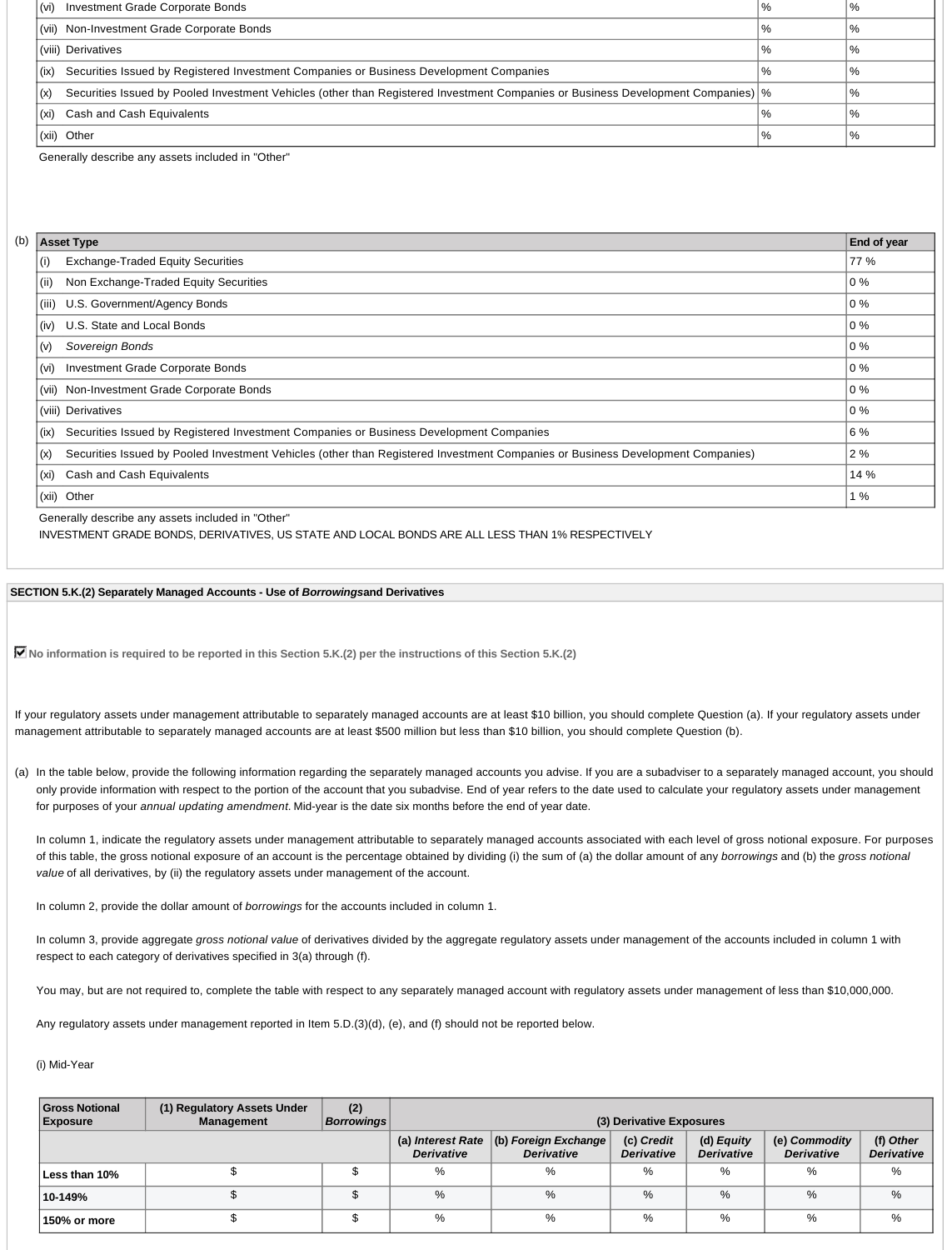Optional: Use the space below to provide a narrative description of the strategies and/or manner in which *borrowings* and derivatives are used in the management of the separately managed accounts that you advise.

(ii) End of Year

| <b>Gross Notional</b><br><b>Exposure</b> | (1) Regulatory Assets Under<br><b>Management</b> | (2)<br><b>Borrowings</b> | (3) Derivative Exposures |                                                                 |                                 |                                 |                                    |                                |
|------------------------------------------|--------------------------------------------------|--------------------------|--------------------------|-----------------------------------------------------------------|---------------------------------|---------------------------------|------------------------------------|--------------------------------|
|                                          |                                                  |                          | <b>Derivative</b>        | (a) Interest Rate $ $ (b) Foreign Exchange<br><b>Derivative</b> | (c) Credit<br><b>Derivative</b> | (d) Equity<br><b>Derivative</b> | (e) Commodity<br><b>Derivative</b> | (f) Other<br><b>Derivative</b> |
| Less than 10%                            |                                                  |                          | %                        | %                                                               | %                               | %                               | %                                  | %                              |
| 10-149%                                  |                                                  | J                        | %                        | $\%$                                                            | $\%$                            | %                               | $\%$                               | $\%$                           |
| 150% or more                             |                                                  |                          | %                        | %                                                               | %                               | %                               | $\%$                               | %                              |

Optional: Use the space below to provide a narrative description of the strategies and/or manner in which *borrowings* and derivatives are used in the management of the separately managed accounts that you advise.

(b) In the table below, provide the following information regarding the separately managed accounts you advise as of the date used to calculate your regulatory assets under management for purposes of your *annual updating amendment*. If you are a subadviser to a separately managed account, you should only provide information with respect to the portion of the account that you subadvise.

In column 1, indicate the regulatory assets under management attributable to separately managed accounts associated with each level of gross notional exposure. For purposes of this table, the gross notional exposure of an account is the percentage obtained by dividing (i) the sum of (a) the dollar amount of any *borrowings* and (b) the *gross notional value* of all derivatives, by (ii) the regulatory assets under management of the account.

In column 2, provide the dollar amount of *borrowings* for the accounts included in column 1.

You may, but are not required to, complete the table with respect to any separately managed accounts with regulatory assets under management of less than \$10,000,000.

Any regulatory assets under management reported in Item 5.D.(3)(d), (e), and (f) should not be reported below.

| <b>Gross Notional Exposure</b> | (1) Regulatory Assets Under Management | (2) Borrowings |
|--------------------------------|----------------------------------------|----------------|
| Less than 10%                  |                                        |                |
| 10-149%                        |                                        |                |
| 150% or more                   |                                        |                |

Optional: Use the space below to provide a narrative description of the strategies and/or manner in which *borrowings* and derivatives are used in the management of the separately managed accounts that you advise.

|             | SECTION 5.K.(3) Custodians for Separately Managed Accounts |                                                                                                                              |                                                                                                                                                                       |              |  |  |
|-------------|------------------------------------------------------------|------------------------------------------------------------------------------------------------------------------------------|-----------------------------------------------------------------------------------------------------------------------------------------------------------------------|--------------|--|--|
| management. |                                                            |                                                                                                                              | Complete a separate Schedule D Section 5.K.(3) for each custodian that holds ten percent or more of your aggregate separately managed account regulatory assets under |              |  |  |
| (a)         | Legal name of custodian:                                   |                                                                                                                              |                                                                                                                                                                       |              |  |  |
|             | CHARLES SCHWAB & CO., INC.                                 |                                                                                                                              |                                                                                                                                                                       |              |  |  |
| (b)         | Primary business name of custodian:                        |                                                                                                                              |                                                                                                                                                                       |              |  |  |
|             | CHARLES SCHWAB & CO., INC.                                 |                                                                                                                              |                                                                                                                                                                       |              |  |  |
| (c)         |                                                            | The location(s) of the custodian's office(s) responsible for custody of the assets :                                         |                                                                                                                                                                       |              |  |  |
|             | City:                                                      | State:                                                                                                                       | Country:                                                                                                                                                              |              |  |  |
|             | <b>ORLANDO</b>                                             | Florida                                                                                                                      | <b>United States</b>                                                                                                                                                  |              |  |  |
|             |                                                            |                                                                                                                              |                                                                                                                                                                       | Yes No       |  |  |
| (d)         | Is the custodian a related person of your firm?            |                                                                                                                              |                                                                                                                                                                       | O<br>$\odot$ |  |  |
| (e)         |                                                            | If the custodian is a broker-dealer, provide its SEC registration number (if any)                                            |                                                                                                                                                                       |              |  |  |
|             | $8 - 16514$                                                |                                                                                                                              |                                                                                                                                                                       |              |  |  |
| (f)         |                                                            |                                                                                                                              | If the custodian is not a broker-dealer, or is a broker-dealer but does not have an SEC registration number, provide its legal entity identifier (if any)             |              |  |  |
| (g)         |                                                            | What amount of your regulatory assets under management attributable to separately managed accounts is held at the custodian? |                                                                                                                                                                       |              |  |  |
|             | \$73,154,000                                               |                                                                                                                              |                                                                                                                                                                       |              |  |  |
|             |                                                            |                                                                                                                              |                                                                                                                                                                       |              |  |  |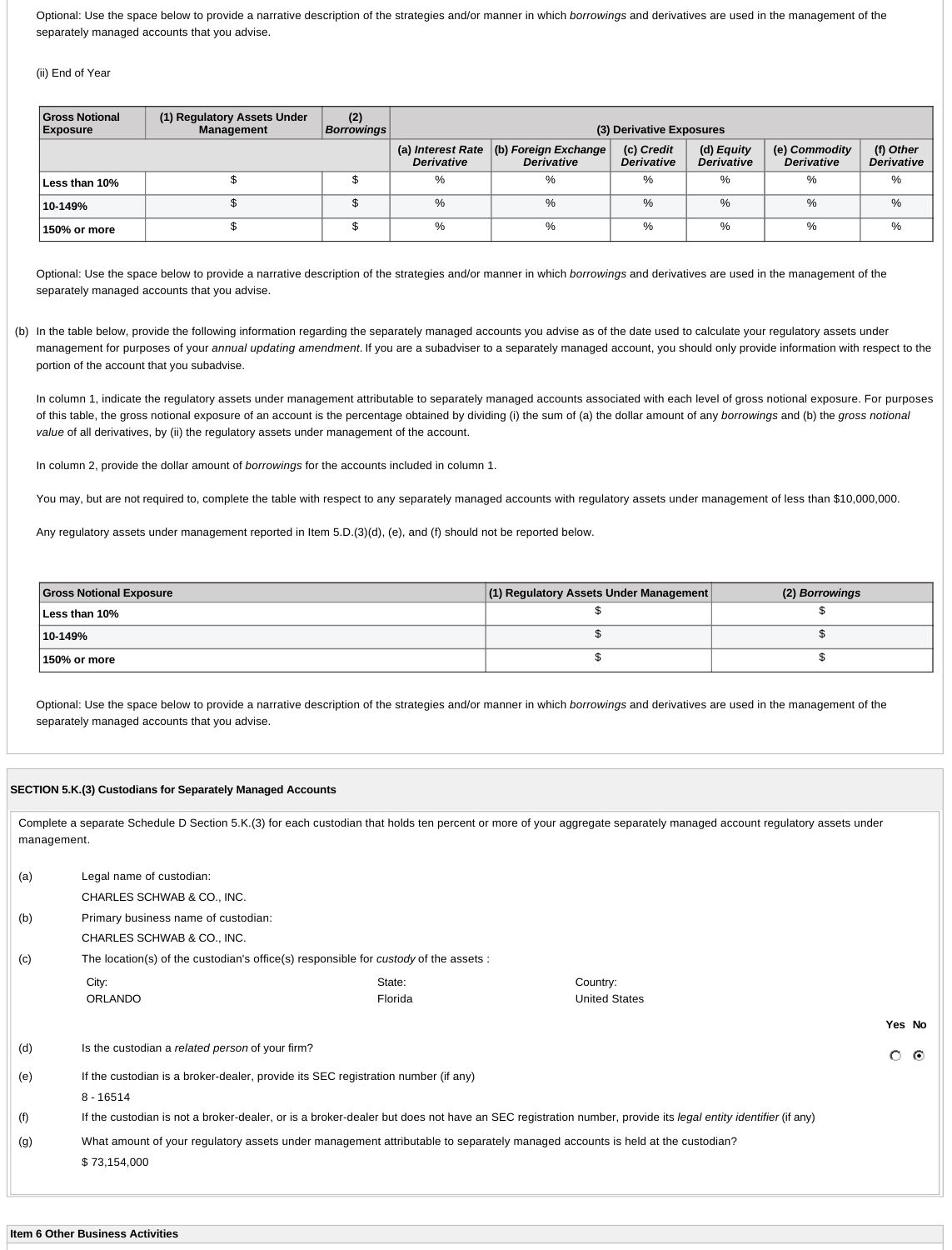|    |                                                     | In this Item, we request information about your firm's other business activities.                                                                                                                                                                                                                                                                                                                                                                                                                                                                                                                                                                                                                                                                                                                        |         |         |
|----|-----------------------------------------------------|----------------------------------------------------------------------------------------------------------------------------------------------------------------------------------------------------------------------------------------------------------------------------------------------------------------------------------------------------------------------------------------------------------------------------------------------------------------------------------------------------------------------------------------------------------------------------------------------------------------------------------------------------------------------------------------------------------------------------------------------------------------------------------------------------------|---------|---------|
|    | Е<br>⊽<br>Г<br>г<br>Г<br>Г<br>г<br>П<br>Г<br>Е<br>г | A. You are actively engaged in business as a (check all that apply):<br>(1)<br>broker-dealer (registered or unregistered)<br>registered representative of a broker-dealer<br>(2)<br>(3)<br>commodity pool operator or commodity trading advisor (whether registered or exempt from registration)<br>futures commission merchant<br>(4)<br>(5)<br>real estate broker, dealer, or agent<br>(6)<br>insurance broker or agent<br>bank (including a separately identifiable department or division of a bank)<br>(7)<br>(8)<br>trust company<br>(9)<br>registered municipal advisor<br>registered security-based swap dealer<br>(10)<br>(11) major security-based swap participant<br>accountant or accounting firm<br>(12)<br>(13) lawyer or law firm<br>(14) other financial product salesperson (specify): |         |         |
|    |                                                     | If you engage in other business using a name that is different from the names reported in Items 1.A. or 1.B.(1), complete Section 6.A. of Schedule D.                                                                                                                                                                                                                                                                                                                                                                                                                                                                                                                                                                                                                                                    | Yes No  |         |
| В. | (1)                                                 | Are you actively engaged in any other business not listed in Item 6.A. (other than giving investment advice)?                                                                                                                                                                                                                                                                                                                                                                                                                                                                                                                                                                                                                                                                                            | $\circ$ | ⊙       |
|    | (2)                                                 | If yes, is this other business your primary business?                                                                                                                                                                                                                                                                                                                                                                                                                                                                                                                                                                                                                                                                                                                                                    | O       | $\circ$ |
|    |                                                     | If "yes," describe this other business on Section 6.B.(2) of Schedule D, and if you engage in this business under a different name, provide that name.                                                                                                                                                                                                                                                                                                                                                                                                                                                                                                                                                                                                                                                   |         |         |
|    |                                                     |                                                                                                                                                                                                                                                                                                                                                                                                                                                                                                                                                                                                                                                                                                                                                                                                          | Yes No  |         |
|    | (3)                                                 | Do you sell products or provide services other than investment advice to your advisory clients?                                                                                                                                                                                                                                                                                                                                                                                                                                                                                                                                                                                                                                                                                                          | $\circ$ | ⊙       |

*If "yes," describe this other business on Section 6.B.(3) of Schedule D, and if you engage in this business under a different name, provide that name.*

### **SECTION 6.A. Names of Your Other Businesses**

No Information Filed

### **SECTION 6.B.(2) Description of Primary Business**

Describe your primary business (not your investment advisory business):

If you engage in that business under a different name, provide that name:

### **SECTION 6.B.(3) Description of Other Products and Services**

Describe other products or services you sell to your *client*. You may omit products and services that you listed in Section 6.B.(2) above.

If you engage in that business under a different name, provide that name:

### **Item 7 Financial Industry Affiliations**

In this Item, we request information about your financial industry affiliations and activities. This information identifies areas in which conflicts of interest may occur between you and your *clients*.

A. This part of Item 7 requires you to provide information about you and your *related persons*, including foreign affiliates. Your *related persons* are all of your *advisory affiliates* and any *person* that is under common *control* with you.

You have a *related person* that is a (check all that apply):

- (1) broker-dealer, municipal securities dealer, or government securities broker or dealer (registered or unregistered)
- $\Box$  (2) other investment adviser (including financial planners)
- $\Box$  (3) registered municipal advisor
- $(4)$  registered security-based swap dealer
- $\Box$  (5) major security-based swap participant
- $\Box$  (6) commodity pool operator or commodity trading advisor (whether registered or exempt from registration)
- $\Box$  (7) futures commission merchant
- $\Box$  (8) banking or thrift institution
- $\Box$  (9) trust company
- $\Box$  (10) accountant or accounting firm
- $\Box$  (11) lawyer or law firm
- $\Box$  (12) insurance company or agency
- $\Box$  (13) pension consultant  $\Box$  (14) real estate broker or dealer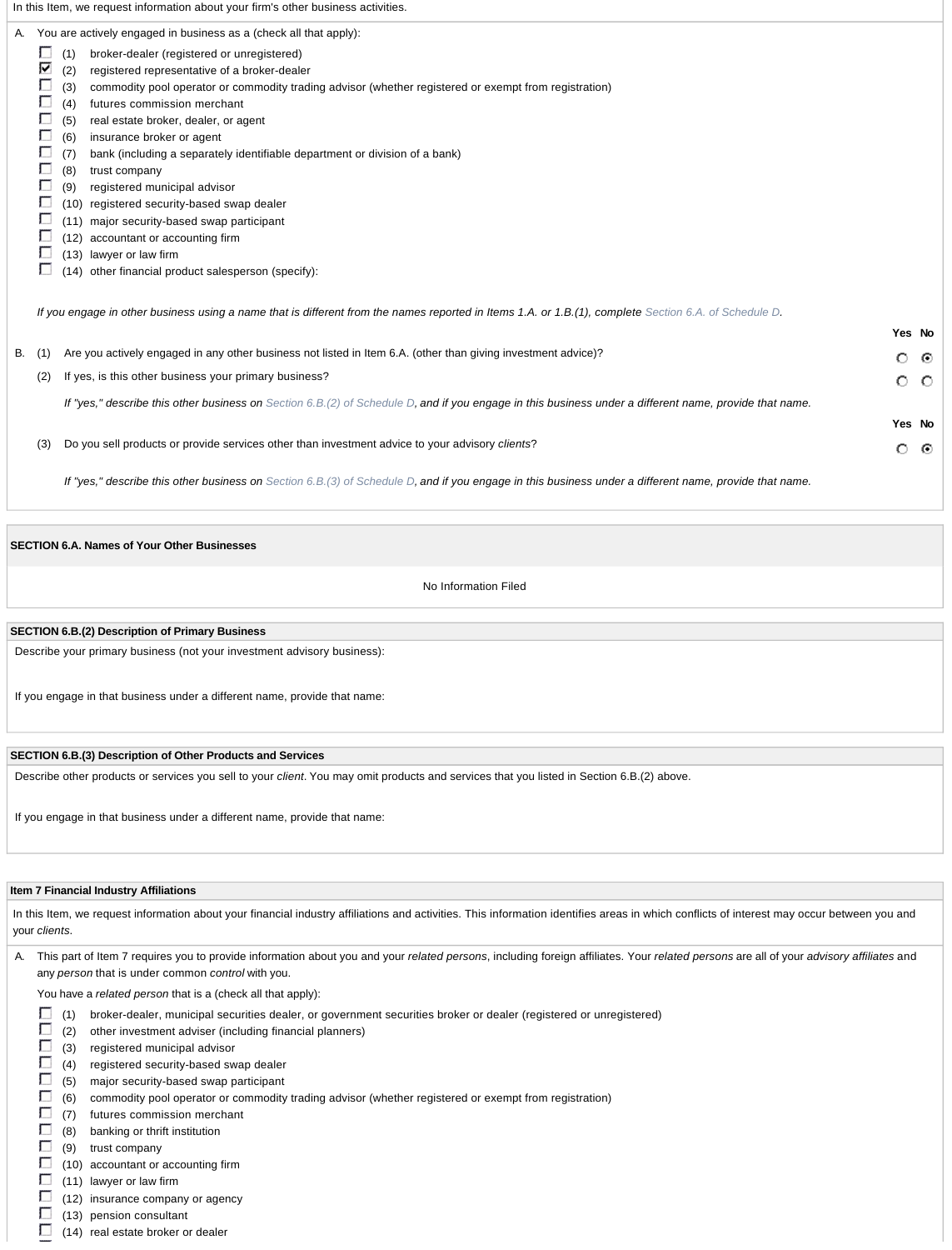(15) sponsor or syndicator of limited partnerships (or equivalent), excluding pooled investment vehicles

 $\Box$  (16) sponsor, general partner, managing member (or equivalent) of pooled investment vehicles

*Note that Item 7.A. should not be used to disclose that some of your employees perform investment advisory functions or are registered representatives of a broker-dealer. The number of your firm's employees who perform investment advisory functions should be disclosed under Item 5.B.(1). The number of your firm's employees who are registered representatives of a broker-dealer should be disclosed under Item 5.B.(2).* 

*Note that if you are filing an umbrella registration, you should not check Item 7.A.(2) with respect to your relying advisers, and you do not have to complete Section 7.A. in Schedule D for your relying advisers. You should complete a Schedule R for each relying adviser.* 

*For each related person, including foreign affiliates that may not be registered or required to be registered in the United States, complete Section 7.A. of Schedule D.* 

*You do not need to complete Section 7.A. of Schedule D for any related person if: (1) you have no business dealings with the related person in connection with advisory services you provide to your clients; (2) you do not conduct shared operations with the related person; (3) you do not refer clients or business to the related person, and the related person does not refer prospective clients or business to you; (4) you do not share supervised persons or premises with the related person; and (5) you have no reason to believe that your relationship with the related person otherwise creates a conflict of interest with your clients.* 

*You must complete Section 7.A. of Schedule D for each related person acting as qualified custodian in connection with advisory services you provide to your clients (other than any mutual fund transfer agent pursuant to rule 206(4)-2(b)(1)), regardless of whether you have determined the related person to be operationally independent under rule 206(4)-2 of the Advisers Act.*

### **SECTION 7.A. Financial Industry Affiliations**

No Information Filed

### **Item 7** *Private Fund* **Reporting**

B. Are you an adviser to any *private fund*?

*If "yes," then for each private fund that you advise, you must complete a Section 7.B.(1) of Schedule D, except in certain circumstances described in the next sentence and in* Instruction 6 of the Instructions to Part 1A. If you are registered or applying for registration with the SEC or reporting as an SEC exempt reporting adviser, and another SEC*registered adviser or SEC exempt reporting adviser reports this information with respect to any such private fund in Section 7.B.(1) of Schedule D of its Form ADV (e.g., if you are a subadviser), do not complete Section 7.B.(1) of Schedule D with respect to that private fund. You must, instead, complete Section 7.B.(2) of Schedule D.* 

*In either case, if you seek to preserve the anonymity of a private fund client by maintaining its identity in your books and records in numerical or alphabetical code, or similar* designation, pursuant to rule 204-2(d), you may identify the private fund in Section 7.B.(1) or 7.B.(2) of Schedule D using the same code or designation in place of the fund's name.

### **SECTION 7.B.(1)** *Private Fund* **Reporting**

No Information Filed

**SECTION 7.B.(2)** *Private Fund* **Reporting**

No Information Filed

### **Item 8 Participation or Interest in** *Client* **Transactions**

In this Item, we request information about your participation and interest in your *clients*' transactions. This information identifies additional areas in which conflicts of interest may occur between you and your *clients*. Newly-formed advisers should base responses to these questions on the types of participation and interest that you expect to engage in during the next year.

Like Item 7, Item 8 requires you to provide information about you and your *related persons*, including foreign affiliates.

#### **Proprietary Interest in** *Client* **Transactions** A. Do you or any *related person*: **Yes No** (1) buy securities for yourself from advisory *clients*, or sell securities you own to advisory *clients* (principal transactions)?  $\circ$ ⊙ (2) buy or sell for yourself securities (other than shares of mutual funds) that you also recommend to advisory *clients*? ⊙  $\circ$ (3) recommend securities (or other investment products) to advisory *clients* in which you or any *related person* has some other proprietary (ownership) interest (other O  $\epsilon$ than those mentioned in Items 8.A.(1) or (2))?

### **Sales Interest in** *Client* **Transactions**

B. Do you or any *related person*: **Yes No**

**Yes No**

O - 0

(1) as a broker-dealer or registered representative of a broker-dealer, execute securities trades for brokerage customers in which advisory *client* securities are sold to $\circ$  $\odot$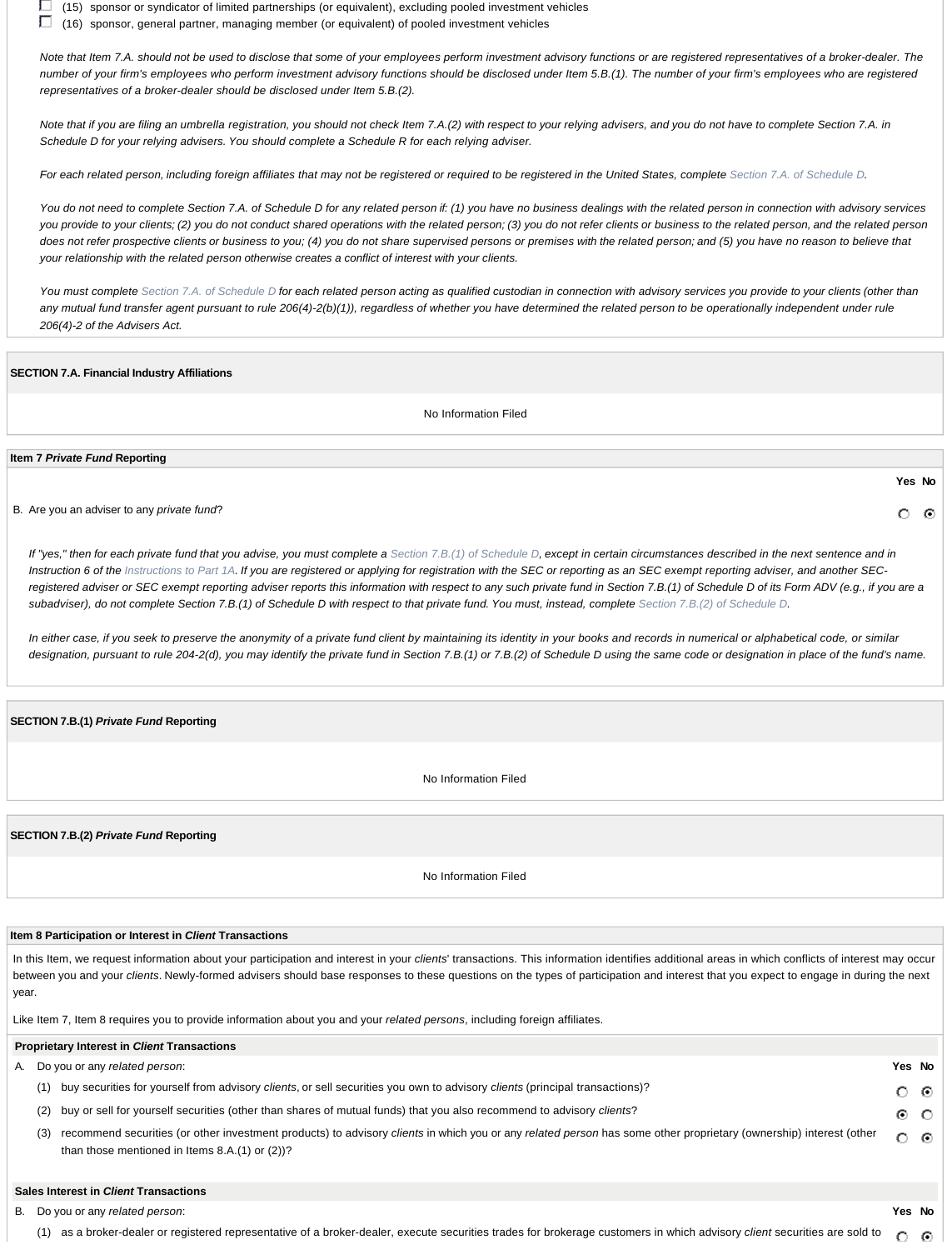or bought from the brokerage customer (agency cross transactions)?

- (2) recommend to advisory *clients*, or act as a purchaser representative for advisory *clients* with respect to, the purchase of securities for which you or any *related* േര *person* serves as underwriter or general or managing partner?
- (3) recommend purchase or sale of securities to advisory *clients* for which you or any *related person* has any other sales interest (other than the receipt of sales റ ര commissions as a broker or registered representative of a broker-dealer)?

|    | <b>Investment or Brokerage Discretion</b>                                                                                                                                                                                                      |                 |         |
|----|------------------------------------------------------------------------------------------------------------------------------------------------------------------------------------------------------------------------------------------------|-----------------|---------|
| C. | Do you or any related person have discretionary authority to determine the:                                                                                                                                                                    | Yes No          |         |
|    | securities to be bought or sold for a client's account?<br>(1)                                                                                                                                                                                 | $\odot$         | $\circ$ |
|    | amount of securities to be bought or sold for a client's account?<br>(2)                                                                                                                                                                       | ⊙               | - 0     |
|    | broker or dealer to be used for a purchase or sale of securities for a client's account?<br>(3)                                                                                                                                                | ⊙               | - 0     |
|    | commission rates to be paid to a broker or dealer for a client's securities transactions?<br>(4)                                                                                                                                               | $\circ$ $\circ$ |         |
|    | D. If you answer "yes" to C.(3) above, are any of the brokers or dealers related persons?                                                                                                                                                      | $\circ$         | - 0     |
| Е. | Do you or any related person recommend brokers or dealers to clients?                                                                                                                                                                          | ⊙               | $\circ$ |
| F. | If you answer "yes" to E. above, are any of the brokers or dealers related persons?                                                                                                                                                            | $\circ$ $\circ$ |         |
|    | Do you or any related person receive research or other products or services other than execution from a broker-dealer or a third party ("soft dollar benefits") in<br>G. (1)<br>connection with <i>client</i> securities transactions?         | ၀ ၜ             |         |
|    | If "yes" to G.(1) above, are all the "soft dollar benefits" you or any related persons receive eligible "research or brokerage services" under section 28(e) of the<br>(2)<br>Securities Exchange Act of 1934?                                 | $\circ$ $\circ$ |         |
|    | Do you or any related person, directly or indirectly, compensate any person that is not an employee for client referrals?<br>H. (1)                                                                                                            | O.              | -⊙      |
|    | Do you or any related person, directly or indirectly, provide any employee compensation that is specifically related to obtaining clients for the firm (cash or non-cash<br>(2)<br>compensation in addition to the employee's regular salary)? | $\circ$         | ⊙       |
|    | Do you or any related person, including any employee, directly or indirectly, receive compensation from any person (other than you or any related person) for client<br>referrals?                                                             | ் ⊚             |         |
|    | In your response to Item 8.I., do not include the regular salary you pay to an employee.                                                                                                                                                       |                 |         |
|    | In responding to Items 8.H. and 8.I., consider all cash and non-cash compensation that you or a related person gave to (in answering Item 8.H.) or received from (in answering                                                                 |                 |         |

# **Item 9 Custody**

In this Item, we ask you whether you or a *related person* has *custody* of *client* (other than *clients* that are investment companies registered under the Investment Company Act of 1940) assets and about your custodial practices.

*Item 8.I.) any person in exchange for client referrals, including any bonus that is based, at least in part, on the number or amount of client referrals.* 

|  | A. (1) Do you have custody of any advisory clients': | Yes No |  |
|--|------------------------------------------------------|--------|--|
|  | (a) cash or bank accounts?                           | ் ⊚    |  |
|  | (b) securities?                                      | ் ⊚    |  |

*If you are registering or registered with the SEC, answer "No" to Item 9.A.(1)(a) and (b) if you have custody solely because (i) you deduct your advisory fees directly from your clients' accounts, or (ii) a related person has custody of client assets in connection with advisory services you provide to clients, but you have overcome the presumption that you are not operationally independent (pursuant to Advisers Act rule 206(4)-2(d)(5)) from the related person.*

(2) If you checked "yes" to Item 9.A.(1)(a) or (b), what is the approximate amount of *client* funds and securities and total number of *clients* for which you have *custody*:

| U.S. Dollar Amount | <b>Total Number of Clients</b> |
|--------------------|--------------------------------|
| $(a)$ \$           | (b)                            |

*If you are registering or registered with the SEC and you have custody solely because you deduct your advisory fees directly from your clients' accounts, do not include the amount of those assets and the number of those clients in your response to Item 9.A.(2). If your related person has custody of client assets in connection with advisory services you provide to clients, do not include the amount of those assets and number of those clients in your response to 9.A.(2). Instead, include that information in your response to Item 9.B. (2).*

B. (1) In connection with advisory services you provide to *clients*, do any of your *related persons* have *custody* of any of your advisory *clients'*: **Yes No**

 $\circ$  $\odot$ O ⊙

*You are required to answer this item regardless of how you answered Item 9.A.(1)(a) or (b).*

(a) cash or bank accounts?

(b) securities?

(2) If you checked "yes" to Item 9.B.(1)(a) or (b), what is the approximate amount of *client* funds and securities and total number of *clients* for which your *related persons* have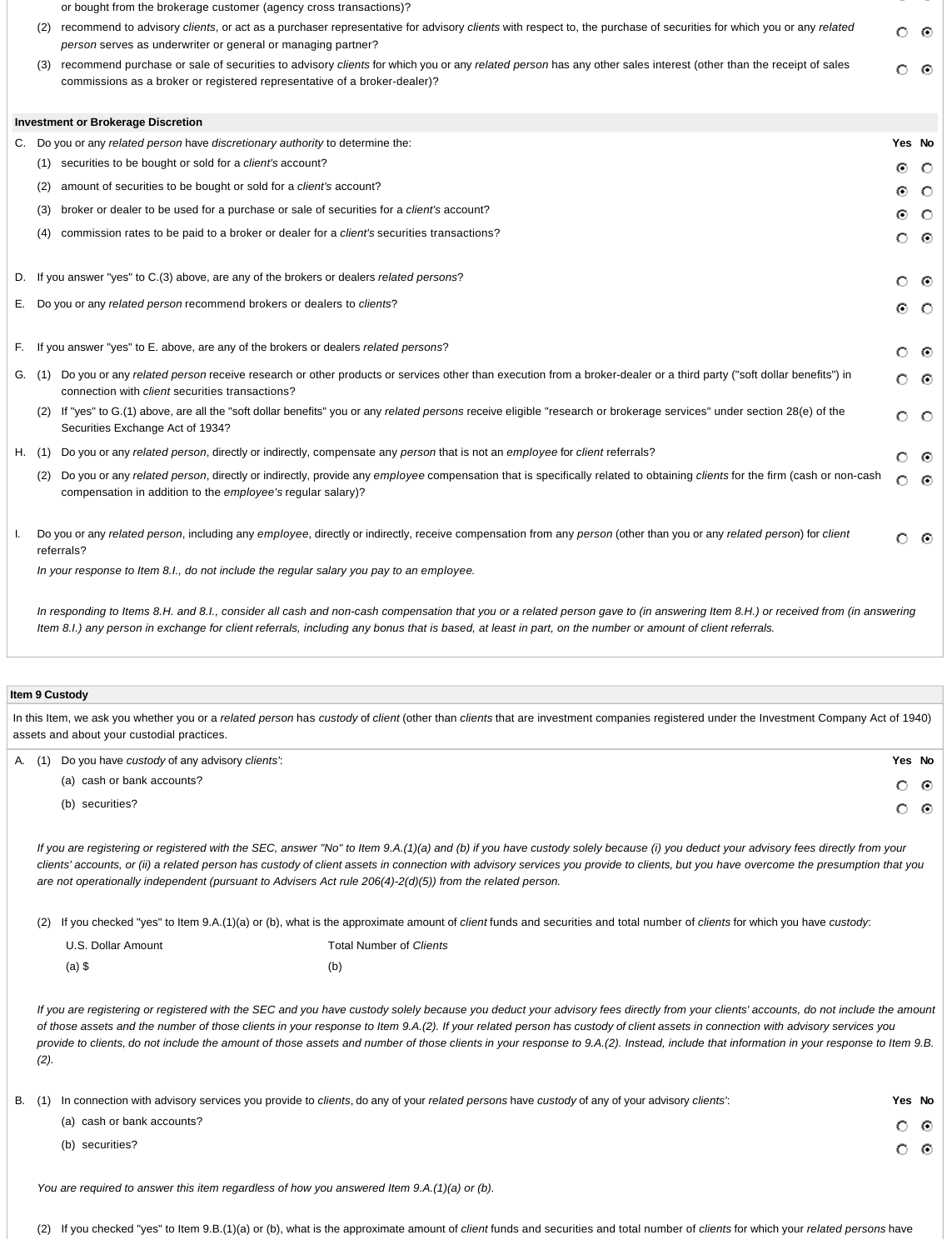|     | custody:                                |                                                                                                                                                                                     |              |
|-----|-----------------------------------------|-------------------------------------------------------------------------------------------------------------------------------------------------------------------------------------|--------------|
|     | U.S. Dollar Amount                      | Total Number of Clients                                                                                                                                                             |              |
|     | $(a)$ \$                                | (b)                                                                                                                                                                                 |              |
|     |                                         | C. If you or your related persons have custody of client funds or securities in connection with advisory services you provide to clients, check all the following that apply:       |              |
| (1) |                                         | A qualified custodian(s) sends account statements at least quarterly to the investors in the pooled investment vehicle(s) you manage.                                               |              |
| (2) | investors in the pools.                 | An independent public accountant audits annually the pooled investment vehicle(s) that you manage and the audited financial statements are distributed to the                       | $\mathbf{L}$ |
| (3) |                                         | An independent public accountant conducts an annual surprise examination of client funds and securities.                                                                            |              |
| (4) | for <i>client</i> funds and securities. | An independent public accountant prepares an internal control report with respect to custodial services when you or your related persons are qualified custodians                   |              |
|     |                                         | If you checked Item 9.C.(2), C.(3) or C.(4), list in Section 9.C. of Schedule D the accountants that are engaged to perform the audit or examination or prepare an internal control |              |
|     |                                         |                                                                                                                                                                                     |              |

*report. (If you checked Item 9.C.(2), you do not have to list auditor information in Section 9.C. of Schedule D if you already provided this information with respect to the private funds you advise in Section 7.B.(1) of Schedule D).*

| D. Do you or your related person(s) act as qualified custodians for your clients in connection with advisory services you provide to clients? | Yes No |  |
|-----------------------------------------------------------------------------------------------------------------------------------------------|--------|--|
| (1) you act as a qualified custodian                                                                                                          | റൈ     |  |
| $(2)$ your related person(s) act as qualified custodian(s)                                                                                    | റൈ     |  |

*If you checked "yes" to Item 9.D.(2), all related persons that act as qualified custodians (other than any mutual fund transfer agent pursuant to rule 206(4)-2(b)(1)) must be identified in Section 7.A. of Schedule D, regardless of whether you have determined the related person to be operationally independent under rule 206(4)-2 of the Advisers Act.*

- E. If you are filing your *annual updating amendment* and you were subject to a surprise examination by an *independent public accountant* during your last fiscal year, provide the date (MM/YYYY) the examination commenced:
- F. If you or your *related persons* have *custody* of *client* funds or securities, how many *persons*, including, but not limited to, you and your *related persons,* act as qualified custodians for your *clients* in connection with advisory services you provide to *clients?*

### **SECTION 9.C.** *Independent Public Accountant*

No Information Filed

### **Item 10 Control Persons**

In this Item, we ask you to identify every person that, directly or indirectly, controls you. If you are filing an umbrella registration, the information in Item 10 should be provided for the filing *adviser* only.

If you are submitting an initial application or report, you must complete Schedule A and Schedule B. Schedule A asks for information about your direct owners and executive officers. Schedule B asks for information about your indirect owners. If this is an amendment and you are updating information you reported on either Schedule A or Schedule B (or both) that you filed with your initial application or report, you must complete Schedule C.

**Yes No**

 $\circ$   $\circ$ 

A. Does any *person* not named in Item 1.A. or Schedules A, B, or C, directly or indirectly, *control* your management or policies?

*If yes, complete Section 10.A. of Schedule D.*

B. If any *person* named in Schedules A, B, or C or in Section 10.A. of Schedule D is a public reporting company under Sections 12 or 15(d) of the Securities Exchange Act of 1934, please complete Section 10.B. of Schedule D.

## **SECTION 10.A.** *Control Persons*

No Information Filed

**SECTION 10.B.** *Control Person* **Public Reporting Companies**

No Information Filed

**Item 11 Disclosure Information**

In this Item, we ask for information about your disciplinary history and the disciplinary history of all your *advisory affiliates*. We use this information to determine whether to grant your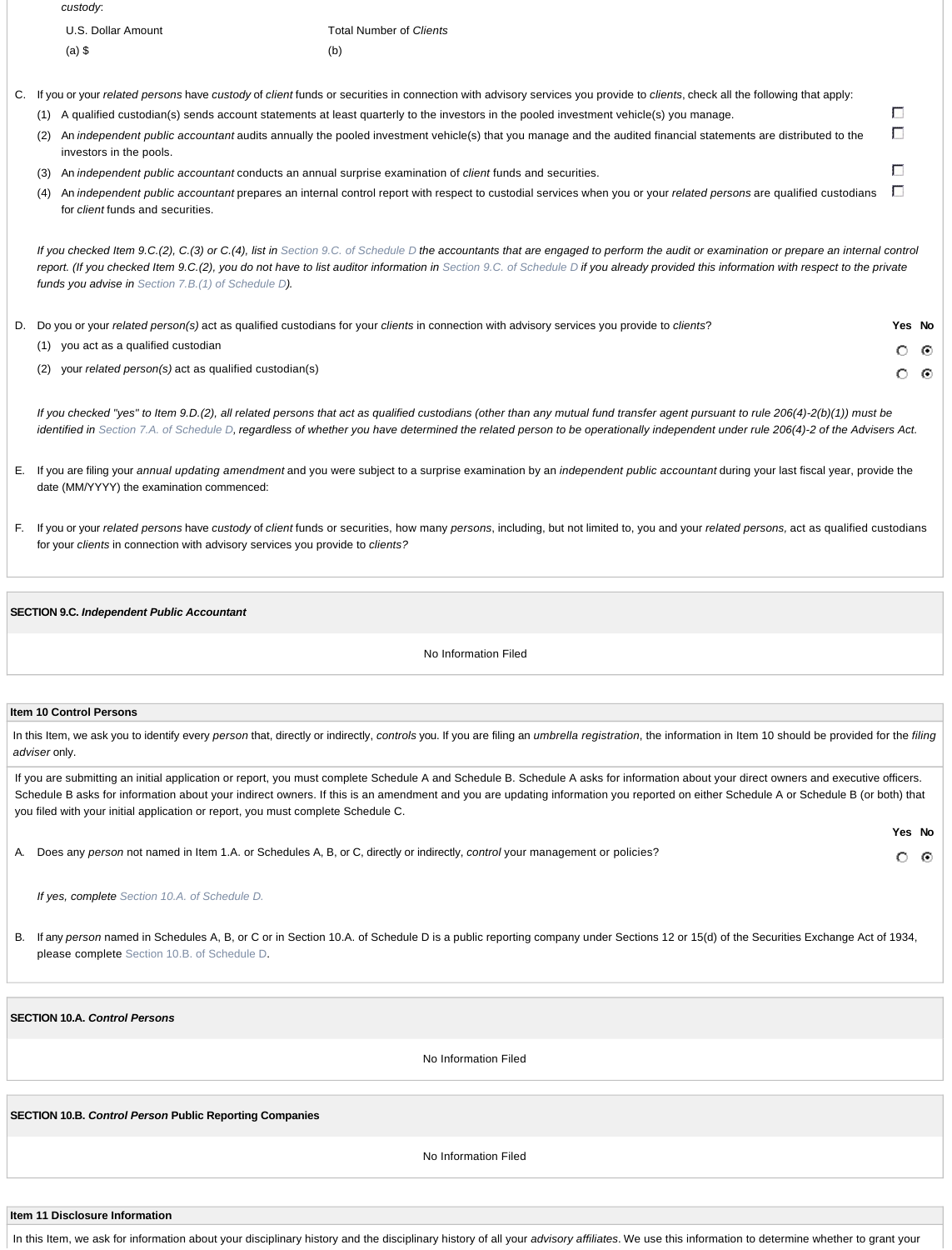application for registration, to decide whether to revoke your registration or to place limitations on your activities as an investment adviser, and to identify potential problem areas to focus on during our on-site examinations. One event may result in "yes" answers to more than one of the questions below. In accordance with General Instruction 5 to Form ADV, "you" and "your" include the *filing adviser* and all *relying advisers* under an *umbrella registration*.

Your *advisory affiliates* are: (1) all of your current *employees* (other than *employees* performing only clerical, administrative, support or similar functions); (2) all of your officers, partners, or directors (or any *person* performing similar functions); and (3) all *persons* directly or indirectly *controlling* you or *controlled* by you. If you are a "separately identifiable department or division" (SID) of a bank, see the Glossary of Terms to determine who your *advisory affiliates* are.

*If you are registered or registering with the SEC or if you are an exempt reporting adviser, you may limit your disclosure of any event listed in Item 11 to ten years following the date of the event. If you are registered or registering with a state, you must respond to the questions as posed; you may, therefore, limit your disclosure to ten years following the date of an* event only in responding to Items 11.A.(1), 11.A.(2), 11.B.(1), 11.B.(2), 11.D.(4), and 11.H.(1)(a). For purposes of calculating this ten-year period, the date of an event is the date the final *order, judgment, or decree was entered, or the date any rights of appeal from preliminary orders, judgments, or decrees lapsed.*

You must complete the appropriate Disclosure Reporting Page ("DRP") for "yes" answers to the questions in this Item 11.

|                                                                                                                                    | Yes No  |     |
|------------------------------------------------------------------------------------------------------------------------------------|---------|-----|
| Do any of the events below involve you or any of your <i>supervised persons</i> ?                                                  |         |     |
| For "yes" answers to the following questions, complete a Criminal Action DRP:                                                      |         |     |
| A. In the past ten years, have you or any advisory affiliate:                                                                      | Yes No  |     |
| been convicted of or pled guilty or nolo contendere ("no contest") in a domestic, foreign, or military court to any felony?<br>(1) | O       | - 0 |
| been charged with any felony?<br>(2)                                                                                               | $\circ$ | - 0 |
|                                                                                                                                    |         |     |

*If you are registered or registering with the SEC, or if you are reporting as an exempt reporting adviser, you may limit your response to Item 11.A.(2) to charges that are currently pending.*

### B. In the past ten years, have you or any *advisory affiliate*:

| (1) been convicted of or pled guilty or nolo contendere ("no contest") in a domestic, foreign, or military court to a misdemeanor involving: investments or an investment- | O 0 |  |
|----------------------------------------------------------------------------------------------------------------------------------------------------------------------------|-----|--|
| related business, or any fraud, false statements, or omissions, wrongful taking of property, bribery, perjury, forgery, counterfeiting, extortion, or a conspiracy to      |     |  |
| commit any of these offenses?                                                                                                                                              |     |  |
|                                                                                                                                                                            |     |  |

 $\odot$ 

O

(2) been *charged* with a *misdemeanor* listed in Item 11.B.(1)?

*If you are registered or registering with the SEC, or if you are reporting as an exempt reporting adviser, you may limit your response to Item 11.B.(2) to charges that are currently pending.*

|    | For "yes" answers to the following questions, complete a Regulatory Action DRP:                                                                                                                                                                                                              |        |         |
|----|----------------------------------------------------------------------------------------------------------------------------------------------------------------------------------------------------------------------------------------------------------------------------------------------|--------|---------|
|    | C. Has the SEC or the Commodity Futures Trading Commission (CFTC) ever:                                                                                                                                                                                                                      | Yes No |         |
|    | (1) found you or any advisory affiliate to have made a false statement or omission?                                                                                                                                                                                                          | О      | $\odot$ |
|    | (2) found you or any advisory affiliate to have been involved in a violation of SEC or CFTC regulations or statutes?                                                                                                                                                                         |        | ⊙       |
|    | found you or any advisory affiliate to have been a cause of an investment-related business having its authorization to do business denied, suspended, revoked, or<br>(3)<br>restricted?                                                                                                      | О      | ⊙       |
|    | entered an order against you or any advisory affiliate in connection with investment-related activity?<br>(4)                                                                                                                                                                                | О      | ⊙       |
|    | (5) imposed a civil money penalty on you or any advisory affiliate, or ordered you or any advisory affiliate to cease and desist from any activity?                                                                                                                                          | O      | ⊙       |
|    | D. Has any other federal regulatory agency, any state regulatory agency, or any foreign financial regulatory authority:                                                                                                                                                                      |        |         |
|    | (1) ever found you or any advisory affiliate to have made a false statement or omission, or been dishonest, unfair, or unethical?                                                                                                                                                            | О      | ⊙       |
|    | ever found you or any advisory affiliate to have been involved in a violation of investment-related regulations or statutes?<br>(2)                                                                                                                                                          | О      | ⊙       |
|    | ever found you or any advisory affiliate to have been a cause of an investment-related business having its authorization to do business denied, suspended,<br>(3)<br>revoked, or restricted?                                                                                                 | О      | ⊙       |
|    | (4) in the past ten years, entered an order against you or any advisory affiliate in connection with an investment-related activity?                                                                                                                                                         | O      | ⊙       |
|    | ever denied, suspended, or revoked your or any advisory affiliate's registration or license, or otherwise prevented you or any advisory affiliate, by order, from<br>(5)<br>associating with an investment-related business or restricted your or any advisory affiliate's activity?         | O      | ⊙       |
| Е. | Has any self-regulatory organization or commodities exchange ever:                                                                                                                                                                                                                           |        |         |
|    | (1) found you or any advisory affiliate to have made a false statement or omission?                                                                                                                                                                                                          | O      | $\odot$ |
|    | found you or any advisory affiliate to have been involved in a violation of its rules (other than a violation designated as a "minor rule violation" under a plan approved<br>(2)<br>by the SEC)?                                                                                            | O      | ⊙       |
|    | (3) found you or any advisory affiliate to have been the cause of an investment-related business having its authorization to do business denied, suspended, revoked,<br>or restricted?                                                                                                       |        | ⊙       |
|    | disciplined you or any advisory affiliate by expelling or suspending you or the advisory affiliate from membership, barring or suspending you or the advisory affiliate<br>(4)<br>from association with other members, or otherwise restricting your or the advisory affiliate's activities? | О      | ⊙       |
| F. | Has an authorization to act as an attorney, accountant, or federal contractor granted to you or any advisory affiliate ever been revoked or suspended?                                                                                                                                       | O      | $\odot$ |
|    | G. Are you or any advisory affiliate now the subject of any regulatory proceeding that could result in a "yes" answer to any part of Item 11.C., 11.D., or 11.E.?                                                                                                                            |        | ⊙       |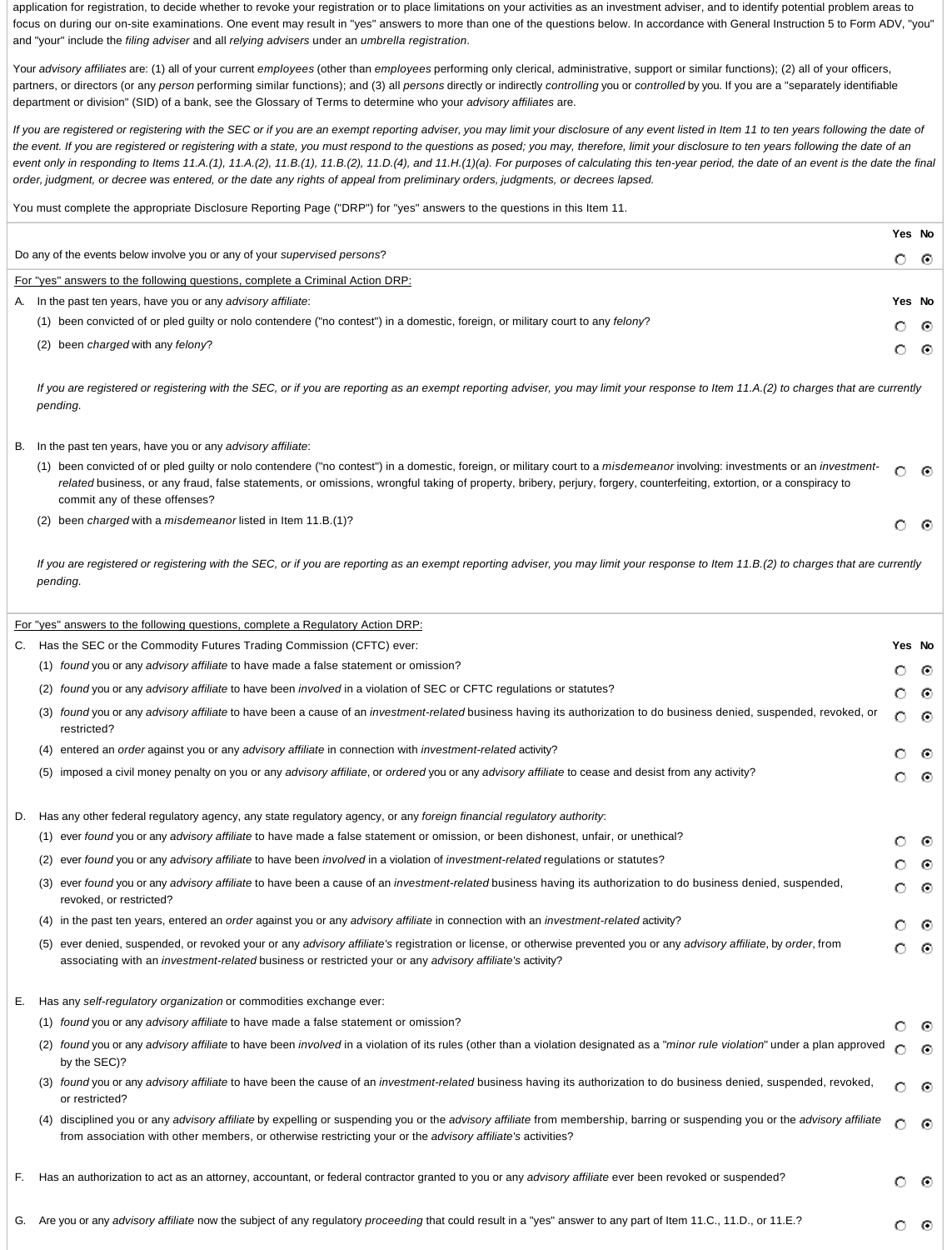|        | For "yes" answers to the following questions, complete a Civil Judicial Action DRP:                                                                                                               |        |     |
|--------|---------------------------------------------------------------------------------------------------------------------------------------------------------------------------------------------------|--------|-----|
| H. (1) | Has any domestic or foreign court:                                                                                                                                                                | Yes No |     |
|        | (a) in the past ten years, enjoined you or any advisory affiliate in connection with any investment-related activity?                                                                             | േര     |     |
|        | (b) ever found that you or any advisory affiliate were involved in a violation of investment-related statutes or regulations?                                                                     | െ ര    |     |
|        | (c) ever dismissed, pursuant to a settlement agreement, an investment-related civil action brought against you or any advisory affiliate by a state or foreign<br>financial regulatory authority? |        | - 0 |
|        | (2) Are you or any advisory affiliate now the subject of any civil proceeding that could result in a "yes" answer to any part of Item 11.H.(1)?                                                   |        | - 0 |

### **Item 12 Small Businesses**

The SEC is required by the Regulatory Flexibility Act to consider the effect of its regulations on small entities. In order to do this, we need to determine whether you meet the definition of "small business" or "small organization" under rule 0-7.

Answer this Item 12 only if you are registered or registering with the SEC **and** you indicated in response to Item 5.F.(2)(c) that you have regulatory assets under management of less than \$25 million. You are not required to answer this Item 12 if you are filing for initial registration as a state adviser, amending a current state registration, or switching from SEC to state registration.

For purposes of this Item 12 only:

- Total Assets refers to the total assets of a firm, rather than the assets managed on behalf of *clients*. In determining your or another *person's* total assets, you may use the total assets shown on a current balance sheet (but use total assets reported on a consolidated balance sheet with subsidiaries included, if that amount is larger).
- *Control* means the power to direct or cause the direction of the management or policies of a *person*, whether through ownership of securities, by contract, or otherwise. Any *person* that directly or indirectly has the right to vote 25 percent or more of the voting securities, or is entitled to 25 percent or more of the profits, of another *person* is presumed to *control* the other *person*.

|                                                                                                                                                                                                                                                             | Yes No          |     |
|-------------------------------------------------------------------------------------------------------------------------------------------------------------------------------------------------------------------------------------------------------------|-----------------|-----|
| A. Did you have total assets of \$5 million or more on the last day of your most recent fiscal year?                                                                                                                                                        | O.              |     |
| If "yes," you do not need to answer Items 12.B. and 12.C.                                                                                                                                                                                                   |                 |     |
|                                                                                                                                                                                                                                                             |                 |     |
| B. Do you:                                                                                                                                                                                                                                                  |                 |     |
| control another investment adviser that had regulatory assets under management (calculated in response to Item 5.F.(2)(c) of Form ADV) of \$25 million or more on<br>(1)<br>the last day of its most recent fiscal year?                                    | $\circ$         | - 0 |
| control another person (other than a natural person) that had total assets of \$5 million or more on the last day of its most recent fiscal year?<br>(2)                                                                                                    | o o             |     |
| C. Are you:                                                                                                                                                                                                                                                 |                 |     |
| controlled by or under common control with another investment adviser that had regulatory assets under management (calculated in response to Item 5.F.(2)(c) of<br>(1)<br>Form ADV) of \$25 million or more on the last day of its most recent fiscal year? | $\circ$ $\circ$ |     |
| controlled by or under common control with another person (other than a natural person) that had total assets of \$5 million or more on the last day of its most recent<br>(2)<br>fiscal year?                                                              | ∩               | O   |

### **Schedule A**

#### **Direct Owners and Executive Officers**

- 1. Complete Schedule A only if you are submitting an initial application or report. Schedule A asks for information about your direct owners and executive officers. Use Schedule C to amend this information.
- 2. Direct Owners and Executive Officers. List below the names of:
	- (a) each Chief Executive Officer, Chief Financial Officer, Chief Operations Officer, Chief Legal Officer, Chief Compliance Officer(Chief Compliance Officer is required if you are registered or applying for registration and cannot be more than one individual), director, and any other individuals with similar status or functions;
	- (b) if you are organized as a corporation, each shareholder that is a direct owner of 5% or more of a class of your voting securities, unless you are a public reporting company (a company subject to Section 12 or 15(d) of the Exchange Act);

Direct owners include any *person* that owns, beneficially owns, has the right to vote, or has the power to sell or direct the sale of, 5% or more of a class of your voting securities. For purposes of this Schedule, a person beneficially owns any securities: (i) owned by his/her child, stepchild, grandchild, parent, stepparent, grandparent, spouse, sibling, mother-in-law, father-in-law, son-in-law, daughter-in-law, brother-in-law, or sister-in-law, sharing the same residence; or (ii) that he/she has the right to acquire, within 60 days, through the exercise of any option, warrant, or right to purchase the security.

- (c) if you are organized as a partnership, all general partners and those limited and special partners that have the right to receive upon dissolution, or have contributed, 5% or more of your capital;
- (d) in the case of a trust that directly owns 5% or more of a class of your voting securities, or that has the right to receive upon dissolution, or has contributed, 5% or more of your capital, the trust and each trustee; and
- (e) if you are organized as a limited liability company ("LLC"), (i) those members that have the right to receive upon dissolution, or have contributed, 5% or more of your capital, and (ii) if managed by elected managers, all elected managers.
- 3. Do you have any indirect owners to be reported on Schedule B?  $\bigcirc$  Yes  $\bigcirc$  No
- 4. In the DE/FE/I column below, enter "DE" if the owner is a domestic entity, "FE" if the owner is an entity incorporated or domiciled in a foreign country, or "I" if the owner or executive officer is an individual.
- 5. Complete the Title or Status column by entering board/management titles; status as partner, trustee, sole proprietor, elected manager, shareholder, or member; and for shareholders or members, the class of securities owned (if more than one is issued).
- 6. Ownership codes are: NA less than 5% B 10% but less than 25% D 50% but less than 75%
	- A 5% but less than 10% C 25% but less than 50% E 75% or more
- 7. (a) In the *Control Person* column, enter "Yes" if the *person* has *control* as defined in the Glossary of Terms to Form ADV, and enter "No" if the *person* does not have *control*. Note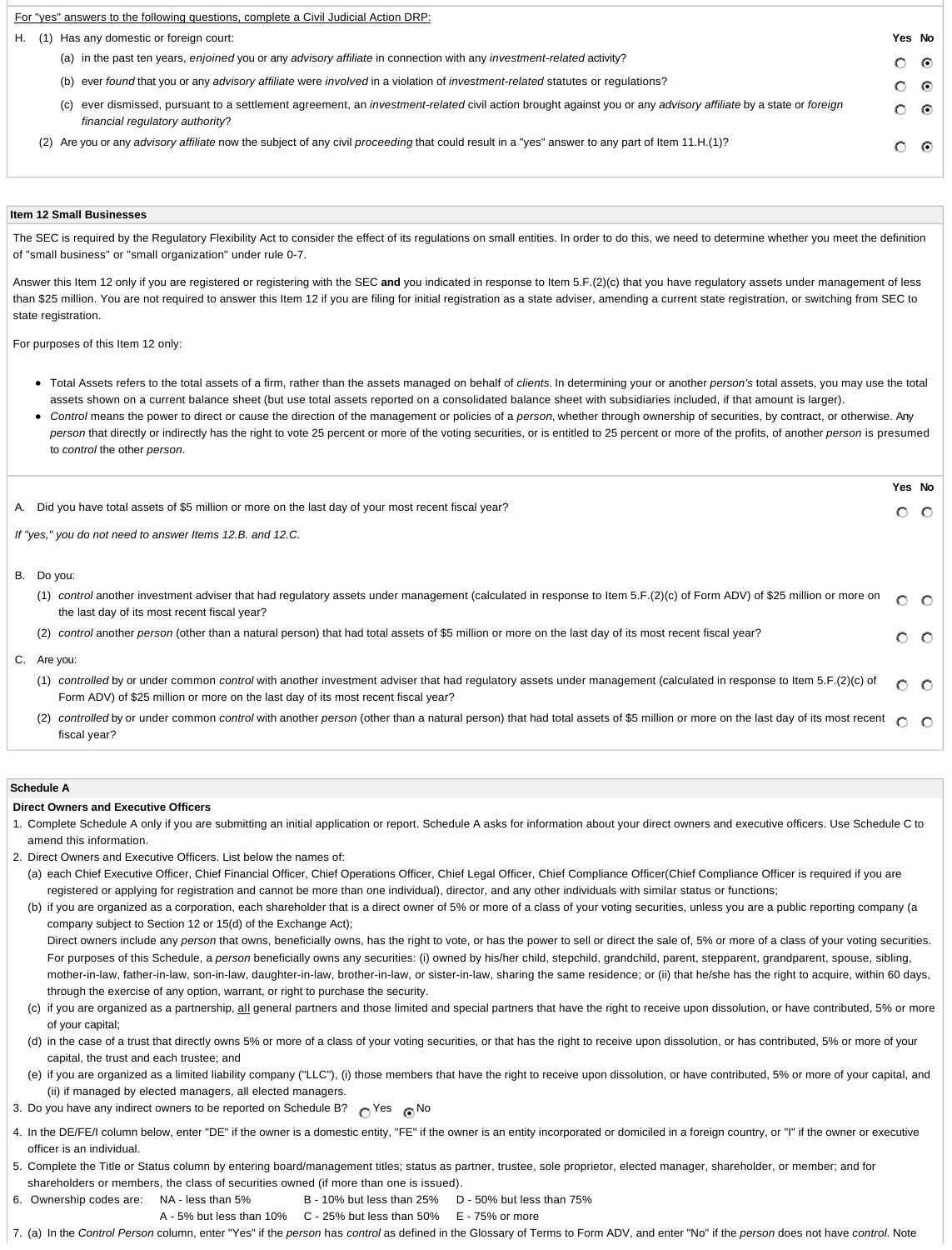that under this definition, most executive officers and all 25% owners, general partners, elected managers, and trustees are *control persons*.

(b) In the PR column, enter "PR" if the owner is a public reporting company under Sections 12 or 15(d) of the Exchange Act.

(c) Complete each column.

| <b>FULL LEGAL NAME (Individuals: Last Name, DE/FE/I Title or Status</b> |                                                          | Date Title or Status    |           |        | Ownership Control PR CRD No. If None: S.S. No. and Date of Birth, |
|-------------------------------------------------------------------------|----------------------------------------------------------|-------------------------|-----------|--------|-------------------------------------------------------------------|
| <b>First Name, Middle Name)</b>                                         |                                                          | <b>Acquired MM/YYYY</b> | Code      | Person | <b>IRS Tax No. or Employer ID No.</b>                             |
| MUHLENKAMP, RONALD, HENRY                                               | OWNER/DIRECTOR                                           | 08/1981                 | Е         |        | N 342176                                                          |
| MUHLENKAMP, CONSTANCE, SUE                                              | <b>DIRECTOR</b>                                          | 07/1982                 | <b>NA</b> | N.     | N   4392709                                                       |
| MUHLENKAMP, ANTHONY, WILLIAM                                            | PRESIDENT/CHIEF<br><b>COMPLIANCE</b><br>OFFICER/DIRECTOR | 12/2012                 | <b>NA</b> |        | N 2507294                                                         |
| Muhlenkamp, Jeffrey, Paul                                               | PORTFOLIO MANAGER.<br><b>DIRECTOR</b>                    | 12/2021                 | <b>NA</b> |        | N 6795554                                                         |

#### **Schedule B**

### **Indirect Owners**

1. Complete Schedule B only if you are submitting an initial application or report. Schedule B asks for information about your indirect owners; you must first complete Schedule A, which asks for information about your direct owners. Use Schedule C to amend this information.

- 2. Indirect Owners. With respect to each owner listed on Schedule A (except individual owners), list below:
	- (a) in the case of an owner that is a corporation, each of its shareholders that beneficially owns, has the right to vote, or has the power to sell or direct the sale of, 25% or more of a class of a voting security of that corporation;

For purposes of this Schedule, a *person* beneficially owns any securities: (i) owned by his/her child, stepchild, grandchild, parent, stepparent, grandparent, spouse, sibling, mother-in-law, father-in-law, son-in-law, daughter-in-law, brother-in-law, or sister-in-law, sharing the same residence; or (ii) that he/she has the right to acquire, within 60 days, through the exercise of any option, warrant, or right to purchase the security.

- (b) in the case of an owner that is a partnership, all general partners and those limited and special partners that have the right to receive upon dissolution, or have contributed, 25% or more of the partnership's capital;
- (c) in the case of an owner that is a trust, the trust and each trustee; and
- (d) in the case of an owner that is a limited liability company ("LLC"), (i) those members that have the right to receive upon dissolution, or have contributed, 25% or more of the LLC's capital, and (ii) if managed by elected managers, all elected managers.
- 3. Continue up the chain of ownership listing all 25% owners at each level. Once a public reporting company (a company subject to Sections 12 or 15(d) of the Exchange Act) is reached, no further ownership information need be given.
- 4. In the DE/FE/I column below, enter "DE" if the owner is a domestic entity, "FE" if the owner is an entity incorporated or domiciled in a foreign country, or "I" if the owner is an individual.
- 5. Complete the Status column by entering the owner's status as partner, trustee, elected manager, shareholder, or member; and for shareholders or members, the class of securities owned (if more than one is issued).
- 6. Ownership codes are: C 25% but less than 50% E 75% or more

D - 50% but less than 75% F - Other (general partner, trustee, or elected manager)

- 7. (a) In the *Control Person* column, enter "Yes" if the *person* has *control* as defined in the Glossary of Terms to Form ADV, and enter "No" if the *person* does not have *control*. Note that under this definition, most executive officers and all 25% owners, general partners, elected managers, and trustees are *control persons*.
	- (b) In the PR column, enter "PR" if the owner is a public reporting company under Sections 12 or 15(d) of the Exchange Act.
	- (c) Complete each column.

#### No Information Filed

#### **Schedule D - Miscellaneous**

You may use the space below to explain a response to an Item or to provide any other information.

Item 9F. Custody - The registrant has arrangements with two unaffiliated custodians to deduct client fees, as authorized in writing by certain clients.

**Schedule R**

No Information Filed

### **DRP Pages**

### **CRIMINAL DISCLOSURE REPORTING PAGE (ADV)**

No Information Filed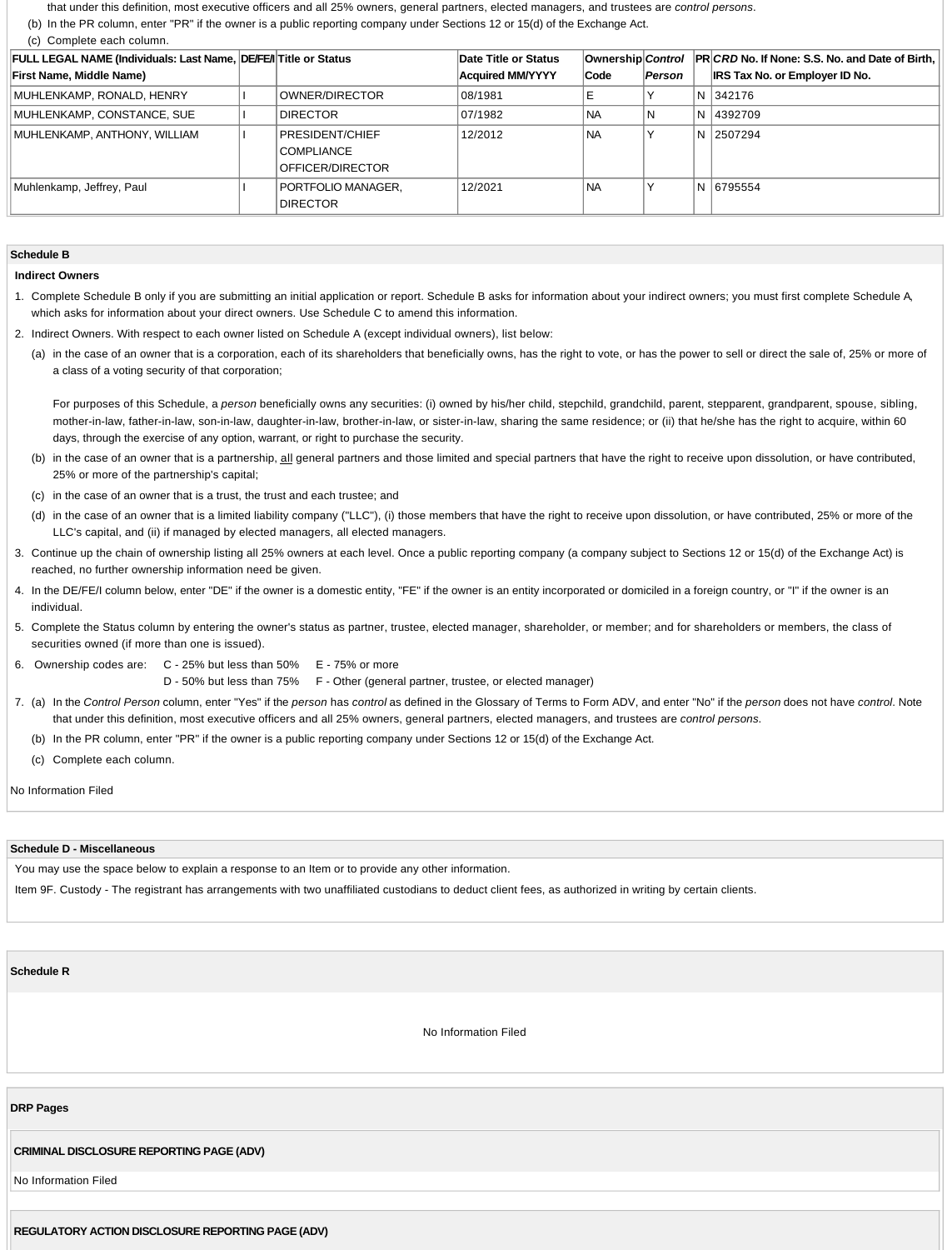No Information Filed

# **CIVIL JUDICIAL ACTION DISCLOSURE REPORTING PAGE (ADV)**

No Information Filed

# **Part 2**

# **Exemption from brochure delivery requirements for SEC-registered advisers**

SEC rules exempt SEC-registered advisers from delivering a firm brochure to some kinds of clients. If these exemptions excuse you from delivering a brochure to all of your advisory clients, you do not have to prepare a brochure.

**Yes No**

 $\circ$  $\odot$ 

Are you exempt from delivering a brochure to all of your clients under these rules?

*If no, complete the ADV Part 2 filing below.*

Amend, retire or file new brochures:

| <b>Brochure ID</b> | <b>Brochure Name</b>        | <b>Brochure Type(s)</b>                                       |
|--------------------|-----------------------------|---------------------------------------------------------------|
| 341331             | MUHLENKAMP & COMPANY INC.   | Individuals, High net worth individuals, Pension plans/profit |
|                    | <b>BROCHURE ADV PART 2A</b> | sharing plans, Foundations/charities, Other institutional,    |
|                    |                             | <b>Financial Planning Services</b>                            |
| 359185             | I MUHLENKAMP & COMPANY INC. | Individuals, High net worth individuals, Pension plans/profit |
|                    | <b>BROCHURE ADV PART 2A</b> | sharing plans, Pension consulting, Foundations/charities,     |
|                    |                             | Other institutional, Financial Planning Services              |

| Part 3            |                                                        |                       |        |
|-------------------|--------------------------------------------------------|-----------------------|--------|
| <b>CRS</b>        | Type(s)                                                | <b>Affiliate Info</b> | Retire |
| $\mathbf{r}$<br>上 | <b>Investment Advisor</b><br><b>Investment Advisor</b> |                       |        |

### **Execution Pages**

### **DOMESTIC INVESTMENT ADVISER EXECUTION PAGE**

You must complete the following Execution Page to Form ADV. This execution page must be signed and attached to your initial submission of Form ADV to the SEC and all amendments.

Appointment of Agent for Service of Process

By signing this Form ADV Execution Page, you, the undersigned adviser, irrevocably appoint the Secretary of State or other legally designated officer, of the state in which you maintain your *principal office and place of business* and any other state in which you are submitting a *notice filing*, as your agents to receive service, and agree that such *persons* may accept service on your behalf, of any notice, subpoena, summons, *order* instituting *proceedings*, demand for arbitration, or other process or papers, and you further agree that such service may be made by registered or certified mail, in any federal or state action, administrative *proceeding* or arbitration brought against you in any place subject to the jurisdiction of the United States, if the action, *proceeding*, or arbitration (a) arises out of any activity in connection with your investment advisory business that is subject to the jurisdiction of the United States, and (b) is *founded*, directly or indirectly, upon the provisions of: (i) the Securities Act of 1933, the Securities Exchange Act of 1934, the Trust Indenture Act of 1939, the Investment Company Act of 1940, or the Investment Advisers Act of 1940, or any rule or regulation under any of these acts, or (ii) the laws of the state in which you maintain your *principal office and place of business* or of any state in which you are submitting a *notice filing*.

### **Signature**

I, the undersigned, sign this Form ADV on behalf of, and with the authority of, the investment adviser. The investment adviser and I both certify, under penalty of perjury under the laws of the United States of America, that the information and statements made in this ADV, including exhibits and any other information submitted, are true and correct, and that I am signing this Form ADV Execution Page as a free and voluntary act.

I certify that the adviser's books and records will be preserved and available for inspection as required by law. Finally, I authorize any *person* having *custody* or possession of these books and records to make them available to federal and state regulatory representatives.

Signature: ANTHONY MUHLENKAMP Printed Name: ANTHONY MUHLENKAMP Adviser *CRD* Number: 110787

Date: MM/DD/YYYY 01/03/2022 Title: PRESIDENT